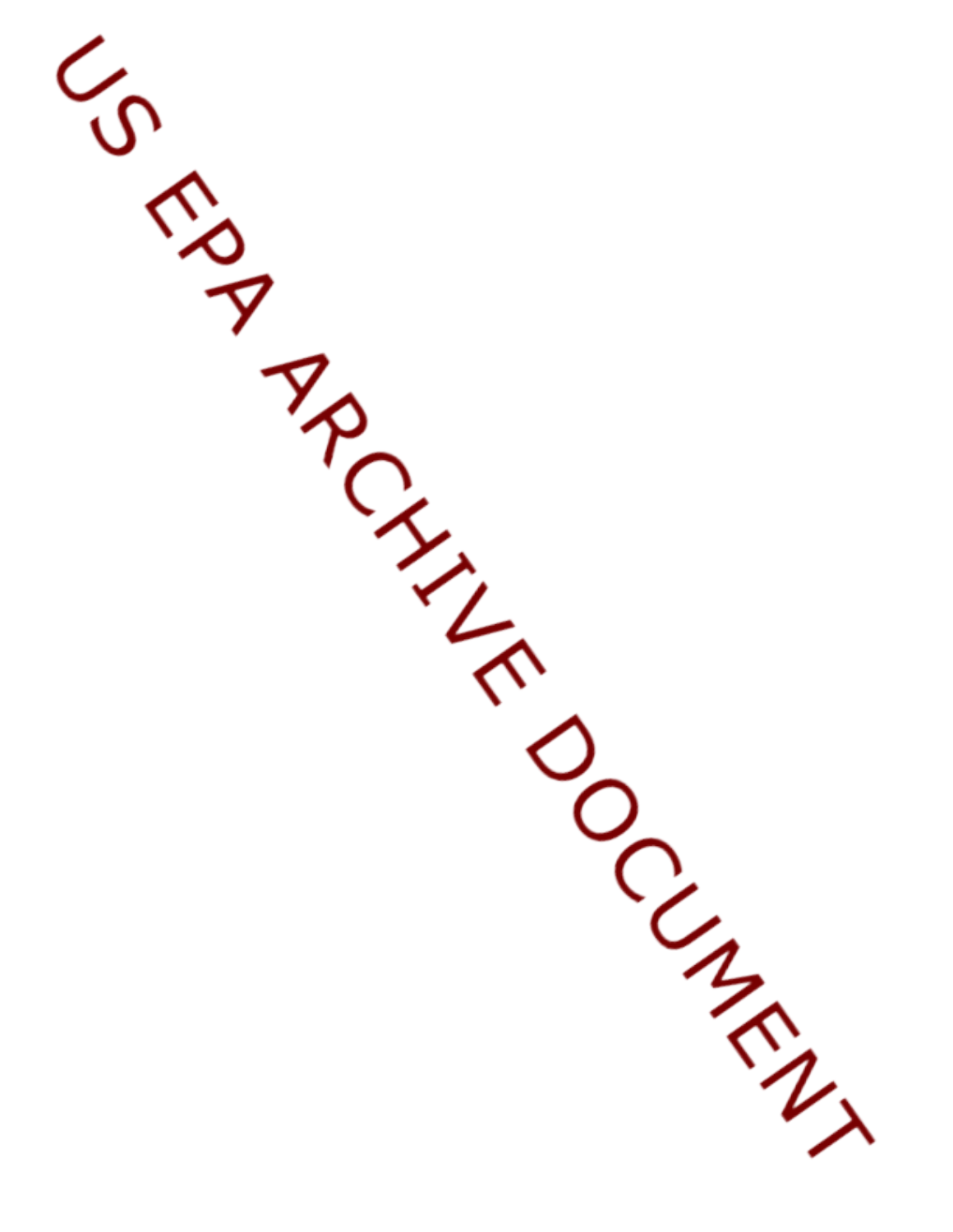**AGENCY:** ENVIRONMENTAL PROTECTION AGENCY (EPA)

#### **TITLE:** "**ENGINEERING EXCELLENCE THROUGH HYBRID TECHNOLOGY**"

**ACTION:** Request for Applications (RFA)

**RFA NO:** OAR-OTAQ-08-09

## **CATALOG OF FEDERAL DOMESTIC ASSISTANCE (CFDA) NO.: 66.034**

**DATES:** The closing date and time for receipt of hard copy applications is **December 15, 2008**, **4:00 p.m.,**  Eastern Standard Time (EST). All hard copies of application packages must be received by Kimberly Derksen by **December 15, 2008**, **4:00 p.m.** EST in order to be considered for funding. Electronic submissions must be submitted via http://www.grants.gov/ by **December 15, 2008, 11:59 p.m., EST**. All applications, however transmitted, must be received in the Program Office by the closing date and time to receive consideration.

*To allow for efficient management of the competitive process, EPA requests eligible organizations submit an informal notice of "Intent to Apply" by November 21, 2008. Submission of an "Intent to Apply" is optional; it is a process management tool that will allow EPA to better anticipate the total staff time required for efficient review, evaluation, and selection of submitted proposals.* 

**SUMMARY:** EPA is seeking applications from eligible entities to collaborate with EPA in studies and or investigation projects in support of EPA's Clean Automotive Technology Program. These pilot projects will require using state of the art experimental techniques in advanced engine development technology, including hydraulic hybrid drive-trains, to optimize Hydraulic Hybrid Vehicle (HHV) technology, unique clean and efficient engines for full-series hybrid vehicles and clean low-greenhouse gas transportation fuels while improving the fuel efficiency of highway vehicles in achieving its' mission meeting today's Clean Air Act standards and establishing the building blocks for future environmental and economic benefits.

Eligible entities with experience applying these investigative techniques that have achieved positive outcomes in increasing fuel efficiency and reducing emissions in hybrid vehicles to continue improving and demonstrating advanced hydraulic hybrid vehicle technology to meet Clean Air Act (CAA) emission standards and climate program goals are encouraged to apply. While the basis of this opportunity solicits support encompassing programmatic goals, it also includes the Merit Based PhD Program of Excellence where qualifying graduate students are provided the opportunity to conduct their program research in Partnership with the US EPA at its Ann Arbor National Laboratory which specializes in these fields of research.

**FUNDING/AWARDS:** The total estimated funding for this competitive opportunity shall not exceed \$1,350,000. EPA anticipates award of approximately two to five cooperative agreements, whose annual value shall not exceed \$450,000. The cooperative agreements will be funded incrementally. Additional funds may be added in each subsequent year of the agreement, subject to satisfactory performance and the availability of funds.

# **Contents by Section**

- I. Funding Opportunity Description
- II. Award Information
- III. Eligibility Information
- IV. Application and Submission Information
- V. Application Review Information
- VI. Award Administration Information
- VII. Agency Contacts
- VIII. Other Information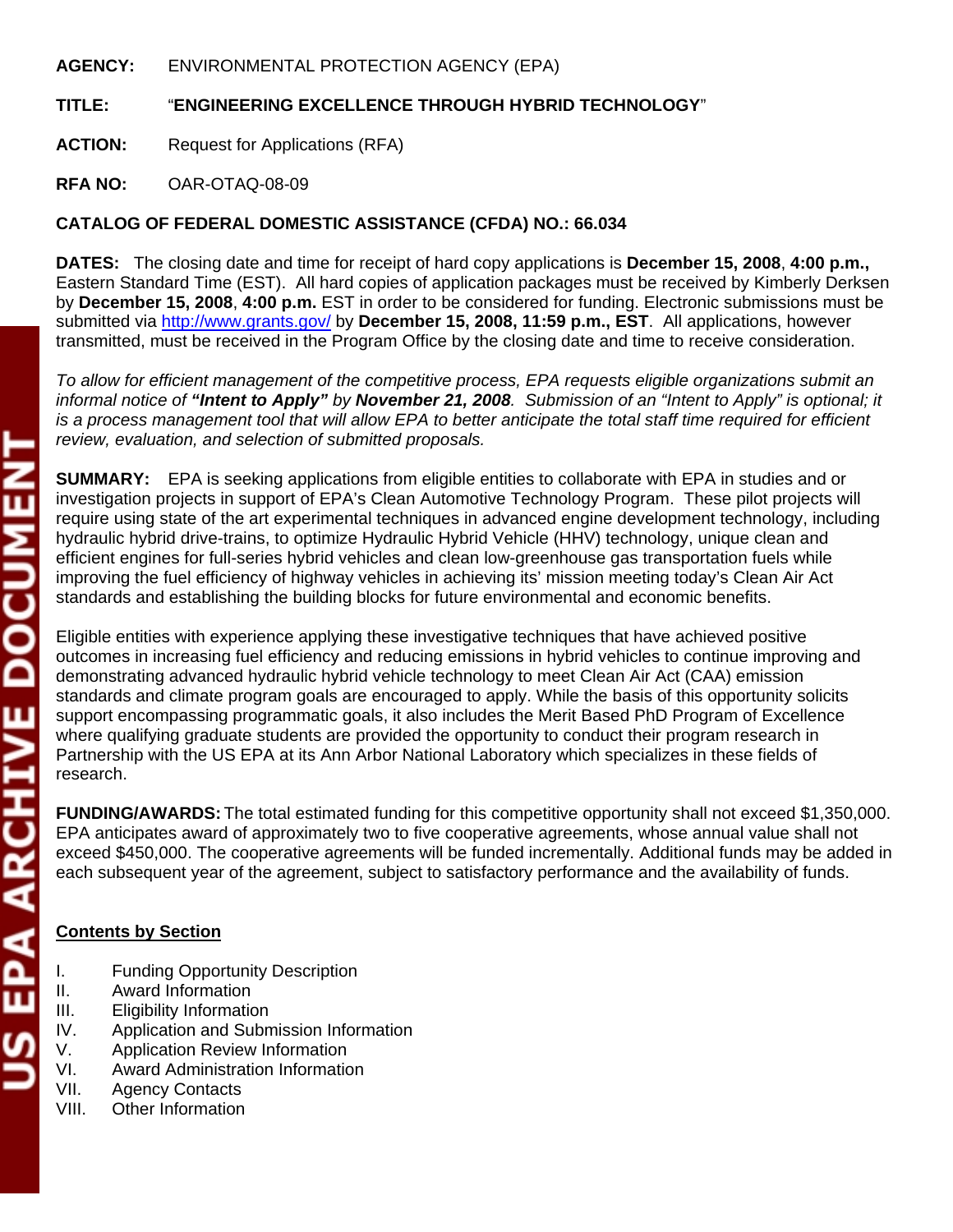## **SECTION I – FUNDING OPPORTUNITY DESCRIPTION**

#### **A. Background**

For over 25 years, EPA's National Vehicle & Fuel Emissions Laboratory, a part of EPA's Office of Transportation and Air Quality (OTAQ), has led efforts to develop vehicles for future fuels that are clean, efficient, and affordable. Improving fuel efficiency offers a wide range of societal benefits such as lowering consumers' fuel expenditures, reducing US dependence on imported foreign oil, conserving capital for the US domestic economy, and reducing emissions of carbon dioxide, the most prevalent greenhouse gas. Understanding hydraulic hybrid vehicle technology is essential to reaching the goal of improving fuel efficiency and reducing greenhouse gas emissions. EPA's Clean Automotive Technology Program is leading the way towards development of hydraulic hybrid vehicles as a technology pathway that offers practical and costeffective fuel efficiency improvements. EPA began its development of hydraulic hybrid vehicles in the mid-1990s with the goal of optimizing hydraulic components for highway vehicle applications. EPA has successfully demonstrated the viability of hydraulic hybrid vehicle technology for highway vehicle applications and is recognized as a world leader. EPA currently has cooperative research and development agreements (CRADAs) with private corporations - Ford Motor Company, Eaton Corporation, Parker-Hannifin, Navistar, and BorgWarner – with the goal of transferring this technology to the private sector for commercialization.

This project will relate to EPA's involvement with the Clean Automotive Technology Program as the investigation will require using state of the art experimental techniques in advanced engine development technology, including hydraulic hybrid drive-trains, to optimize Hydraulic Hybrid Vehicle (HHV) technology, unique clean and efficient engines for full-series hybrid vehicles and clean low-greenhouse gas transportation fuels while improving the fuel efficiency of highway vehicles. There are many areas where the identification of technical barriers and analysis of strategies to overcome those barriers could make hydraulic hybrids, their clean engines and alternative fuels more practical and cost effective. Some of the technologies being investigated include Plug-in Electric-Hydraulic Hybrids, Human Hydraulic Hybrids, hybrid drive-trains, small but highly-efficiency expansion turbines (e.g., steam turbines); high-efficiency, low-cost engines for full-series hybrid vehicle such as free-piston engines, high-efficiency gasoline (e.g. HCCI) combustion, low heat rejection engines with integrated exhaust waste-heat energy recovery systems targeted at 60+ percent thermal efficiency, and efficient use of alternative fuels.

### **B. Scope of Work**

EPA's Clean Automotive Technology ("CAT") program is soliciting applications from eligible entities to collaborate with EPA in pilot projects to further optimize Hydraulic Hybrid Vehicle (HHV) technology, unique clean and efficient engines for full-series hybrid vehicles and clean lower greenhouse gas transportation fuels; as well as to increase graduate engineering human capital by supporting outstanding graduate students working in these areas.

 alternative fuels more practical and cost effective. This investigative project will require using state of the art experimental techniques in advanced engine development technology, including hydraulic hybrid drive-trains, to optimize Hydraulic Hybrid Vehicle (HHV) technology, unique clean and efficient engines for full-series hybrid vehicles and clean low-greenhouse gas transportation fuels while improving the fuel efficiency of highway vehicles. There are many areas where graduate student research into technical improvements could make hydraulic hybrids, their clean engines and

### **Project Details**

**1.** EPA's CAT program is interested in partnership(s) with one or more eligible entities to expand the fundamental scientific\engineering understanding and increase the undergraduate and graduate engineering human capital in areas of interest to the program. The partnership(s) will support outstanding graduate students performing studies and research in the fields of: (1) advanced/cost effective HHV technologies, (2) advanced clean, ultra-efficient and cost-effective engine/systems, (3) cost-effective and clean, renewable (or lower greenhouse gas (GHG) alternative) transportation fuels, in order to identify barriers to technological innovation and analyze innovative strategies to overcome these barriers. Establishing a merit-based process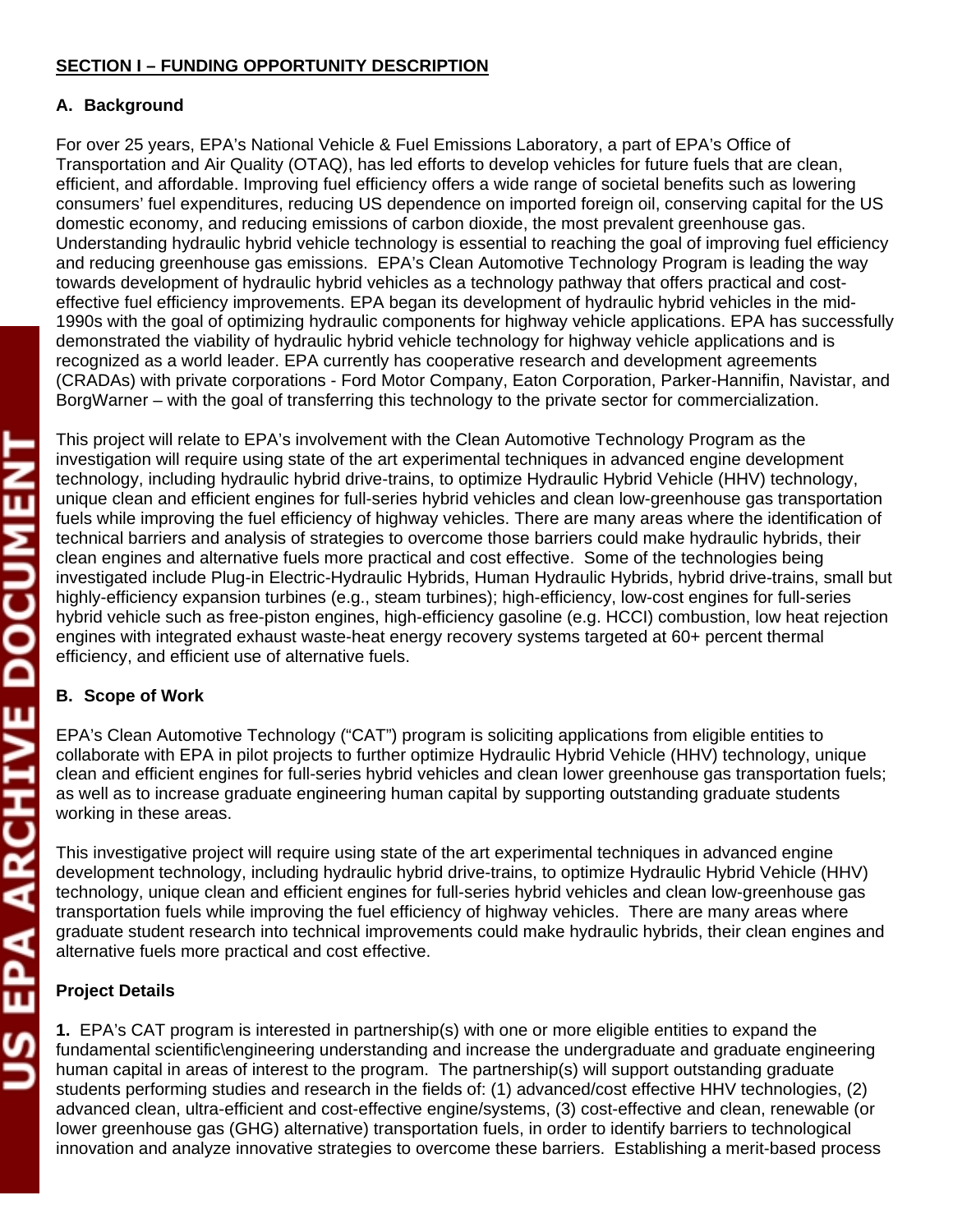for identifying qualified graduate students who would be provided the opportunity to conduct their program research in partnership with the U.S. EPA at its Ann Arbor National Laboratory which specializes in these fields of research is an essential element for this objective.

It is anticipated that up to 5 (or more) "Merit Based PhD Program of Excellence Graduate Scholars" will be supported in the above listed research fields per year.

**2.** As demonstrated by the CAT program's history of technological innovation and through EPA's study of all the transportation technologies that can be applied to reduce the environmental impact of societies transportation requirements, EPA's Office of Transportation and Air Quality has identified the following technical areas as particularly worthy of additional attention. Applicants should consider one or more of these project categories to investigate; however, we will consider independent suggestions regarding other areas worthy of further investigation.

EPA has determined the following as high priority specific technology projects:

- **a. Plug-in electric-hydraulic hybrids.** This area of investigation would require performance investigation of electric vehicle efficiency and synthesizing hybrid technology to optimize overall vehicle efficiency.
- **b. Human-hydraulic hybrids**. Human-powered vehicles, such as rickshaws, are used in many regions as a mode of basic transport. If these vehicles were constructed to be less difficult to propel, through leveling load requirements with a hydraulic hybrid energy storage device, demand for fossil-fuel vehicles would decrease.
- **c. Small (e.g., 10-50 kw) but high-efficiency expansion turbines (e.g., steam turbines).** This area of investigation would require efficiency optimization of small turbines.
- **d. Gasification of organics leading to synthesis of methanol, DME and potentially Fischer-Tropsch automotive fuels.** For the efficient use of alternative fuels to have an impact, there must be an efficient and reliable process for the production of these alternative fuels. This project will involve developing a gasification process for organics, leading to synthesis of methanol, DME and potentially Fischer-Tropsch automotive fuels.
- **e. Genetically engineered bacteria/enzymes that can convert organic materials to methanol costeffectively.** Similar to the gasification research, this project investigates the use of bacteria or enzymes to create methanol for fuel usage.
- **f. Innovative aerodynamic improvement pathways for commercial and personal vehicles.** For personal and especially commercial series hybrid vehicles, engines are sized to provide required power during high-speed driving. One area of substantial potential efficiency benefit is decreasing the vehicle's aerodynamic resistance at highway speeds.
- **exhaust waste-heat energy recovery systems targeted at 60+ percent thermal efficiency.** The **g. High-efficiency, low-cost engines for full-series hybrid vehicles such as free-piston engines, high-efficiency gasoline (e.g. HCCI) combustion, low heat rejection engines with integrated**  design of hybrid series hydraulic vehicles greatly modifies the demands on engine performance compared to traditional vehicles. The change produces an opportunity for innovative engine designs to increase overall vehicle efficiency.

Other project categories EPA is interested in include, but are not limited to, the following:

**Low-permeation accumulator fluids and bladders (specifically bladders or gas-oil separation in general).** Current state-of-the-art materials used for accumulator bladders are subject to rates of gas permeation which, over long periods of time, can lower system effectiveness and possibly require "re-charging" of the charge gas, resulting in an added maintenance cost. This area would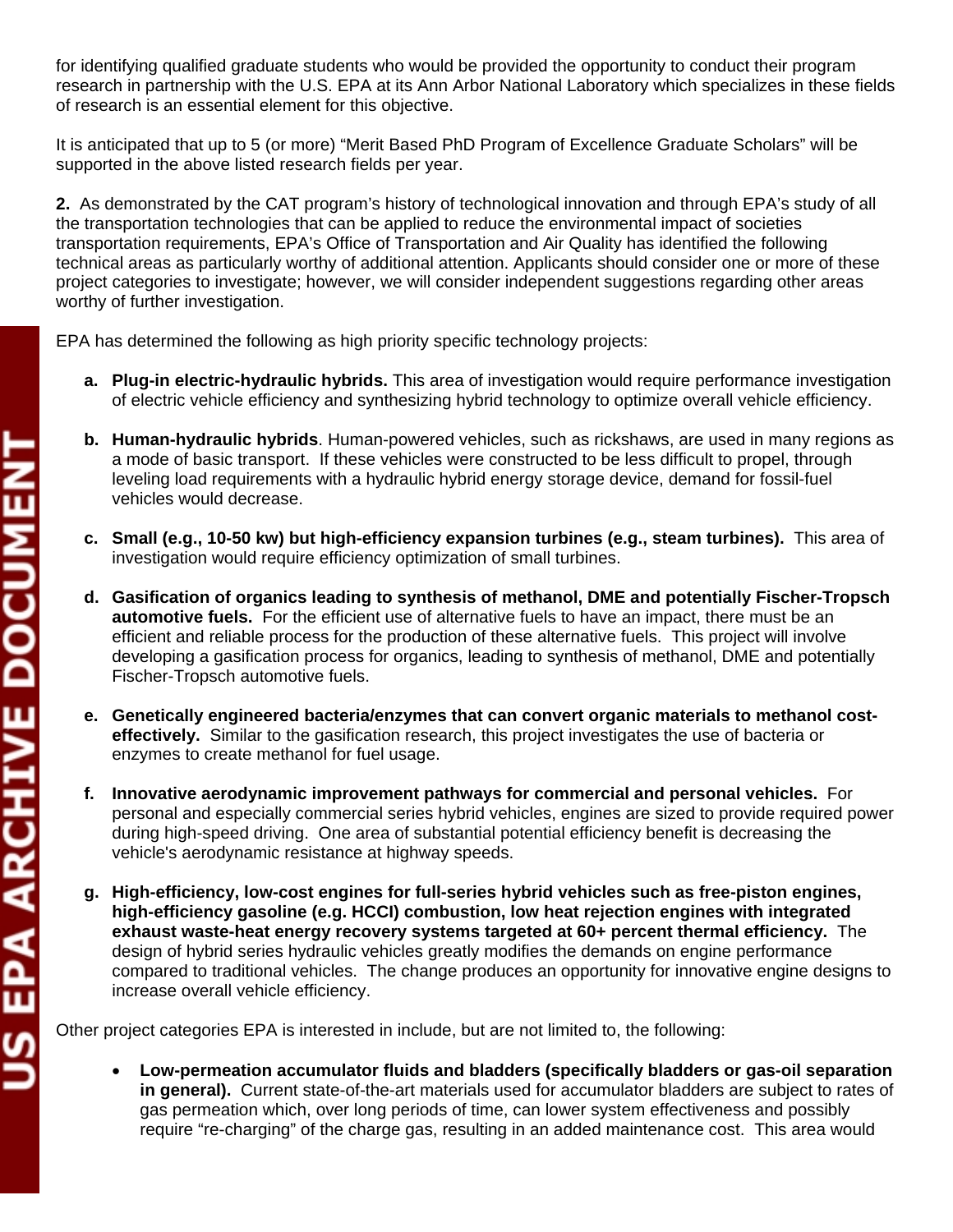involve a fundamental investigation and development of alternative (bladder or gas-oil separation) materials leading to the goal of essentially zero long-term permeation.

- **Filtration/de-aeration of hydraulic oil.** Gas permeation may lead to the presence of dissolved gas in the hydraulic fluid, which decreases its effectiveness and poses engineering difficulties. Also, "dry sump" pump/motors tend to cause aeration of fluid. For these reasons there is a need for a simple, inexpensive, and durable mechanism to de-aerate the hydraulic oil.
- **Low compressiblity fluids.** This would involve a fundamental investigation of various fluids alternatives to conventional hydraulic oil, to determine whether there is an alternative fluid which would retain the advantages of hydraulic oil but have a lower compressibility.
- **High energy density mechanisms.** This would involve consideration of hydraulic energy storage options other than the different types of accumulators that have been used for decades in agricultural, construction, and industrial equipment.
- Improving energy efficiency for engine-off accessories (air conditioning, power brakes, etc) **through use of hydraulics to drive the accessories, and through enhanced performance based accessory designs.** This is important for two reasons. As drive train efficiency increases, accessories take a greater percentage of the energy needed to operate a vehicle. In addition, with hydraulic energy storage, it would be preferable to run accessories (such as power steering) with hydraulics, rather than off of the engine or battery power, especially if the engine management strategy dictates that the engine be shut off at times. This may involve investigation of engine management strategies.
- **Practical variable valve timing for pump/motors.** While EPA has investigated many areas that affect efficiency of hydraulic pump/motor designs, one additional area that holds promise for efficiency improvements over an expanded range of operation is variable valve timing for improving the flow-efficiency of pump/motor units. This would involve investigation of practical strategies and designs for pump/motor units with variable valve timing.

**3.** Applicants must address one or more of the above or other technical areas to focus on in their narrative proposals. Narrative proposals must: (1) address the methods, approaches, new technology and analysis necessary to obtain significant reduction in engine emissions and noise, and fuel economy advantage; (2) consist of such activities as studies, investigations, modeling, demonstrations, and similar activities; and (3) include the establishment of a merit-based process for identifying outstanding graduate students to perform these activities.

With our strong interest in developing focused workforce educational expertise in the engineering fields described, EPA recommends applicants give important consideration and emphasize how they will leverage their proximity to the National Vehicle and Fuel Emissions Laboratory (NVFEL) in Ann Arbor, MI, in their decision to compete for funding under this project. NVFEL is the site of the hydraulic hybrid "demonstration" vehicles and EPA's advanced engine development activities, which will be used to integrate improvements developed by the recipients for collaboration with EPA, and is the primary location for EPA's CAT program. Participants from the recipient organization will be required to travel frequently, or spend extended periods of time at NVFEL to complete the investigation and demonstration of their technological improvements.

# **C. EPA Strategic Plan Linkage and Anticipated Outcomes/Outputs**

# *1. Linkage to EPA Strategic Plan*

This project supports progress towards EPA's 2006-2011 Strategic Plan's Goal 1:**Clean Air and Global Climate Change***, "Protect and improve the air so it is healthy to breathe and risks to human health and the environment are reduced",* Objective 1.5: Reduce Greenhouse Gas Emissions, *By 2012, 160 million metric tons of carbon equivalent (MMTCE) of emissions will be reduced through EPA's voluntary climate protection*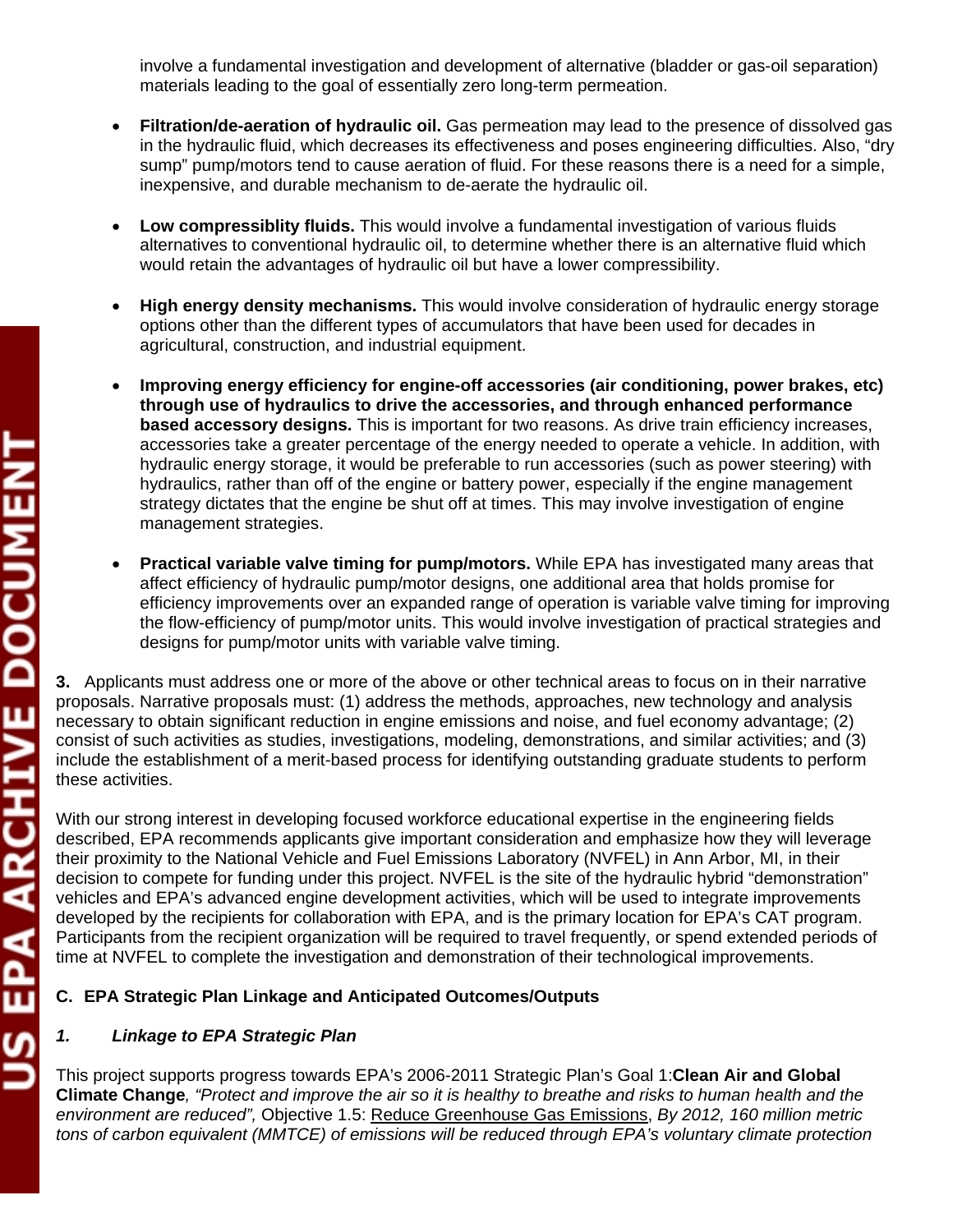*programs,* Objective 1.5.3: Reduce Greenhouse Gas Emissions: *By 2012, 15 MMTCE will be reduced in the transportation sector.* 

This project supports EPA's efforts to develop advanced clean and fuel-efficient technology for a wide range of societal benefits including reducing our national dependence on imported oil, conserving capital for domestic economy and reducing carbon dioxide and greenhouse gas emissions. For more information on EPA's Strategic Plan, go to http://www.epa.gov/ocfo/plan/plan.htm.

## *2. Outcomes*

The term "outcome" means the result, effect or consequence that will occur from carrying out an environmental program or activity that is related to an environmental or programmatic goal or objective. Outcomes may be environmental, behavioral, health-related, or programmatic in nature, but must be quantitative. They may not necessarily be achievable within an assistance agreement funding period.

Projects to be funded under this announcement are expected to produce at least one, and preferably all, of the following environmental outcomes: increasing fuel efficiency and reducing emissions in its hybrid vehicles to continue improving and demonstrating advanced hydraulic hybrid vehicle technology to meet Clean Air Act (CAA) emission standards and climate program goals.

# *3. Outputs*

The term "output" means an environmental activity, effort, and/or associated work product related to an environmental goal and objective that will be produced or provided over a period of time or by a specified date. Outputs may be quantitative or qualitative but must be measurable during an assistance agreement funding period.

Project outputs should aim for a refinement of existing, and identification of new hydraulic hybrid components and systems needed to achieve ultra clean and efficient hybrid vehicles as well as expand the fundamental scientific\engineering understanding and increase the undergraduate and graduate engineering human capital in areas of interest to the program.

### **D. Supplementary Information**

The statutory authority for this action is Clean Air Act, Section 103 (b)(3) which authorizes the award of grants for research, investigation, experiments, demonstrations, surveys and studies related to the causes, effects, extent, prevention and control of air pollution.

*Demonstrations* must involve new or experimental technologies, methods, or approaches, where the results of the project will be disseminated so that others can benefit from the knowledge gained in the demonstration project. A project that is accomplished through the performance of routine, traditional, or established practices, or a project that is simply intended to carry out a task rather than transfer information or advance the state of knowledge, however worthwhile the project might be, is not considered a demonstration project. Implementation activities are not eligible for funding under this announcement.

# **SECTION II – AWARD INFORMATION**

# **A. What is the amount of available funding?**

The total estimated funding for this competitive opportunity shall not exceed \$1,350,000. In FY2009, total funding shall not exceed \$450,000. The cooperative agreements will be funded incrementally. Additional funds may be added in each subsequent year of the agreement, subject to satisfactory performance and the availability of funds.

# **B. How many cooperative agreements will EPA award in this competition?**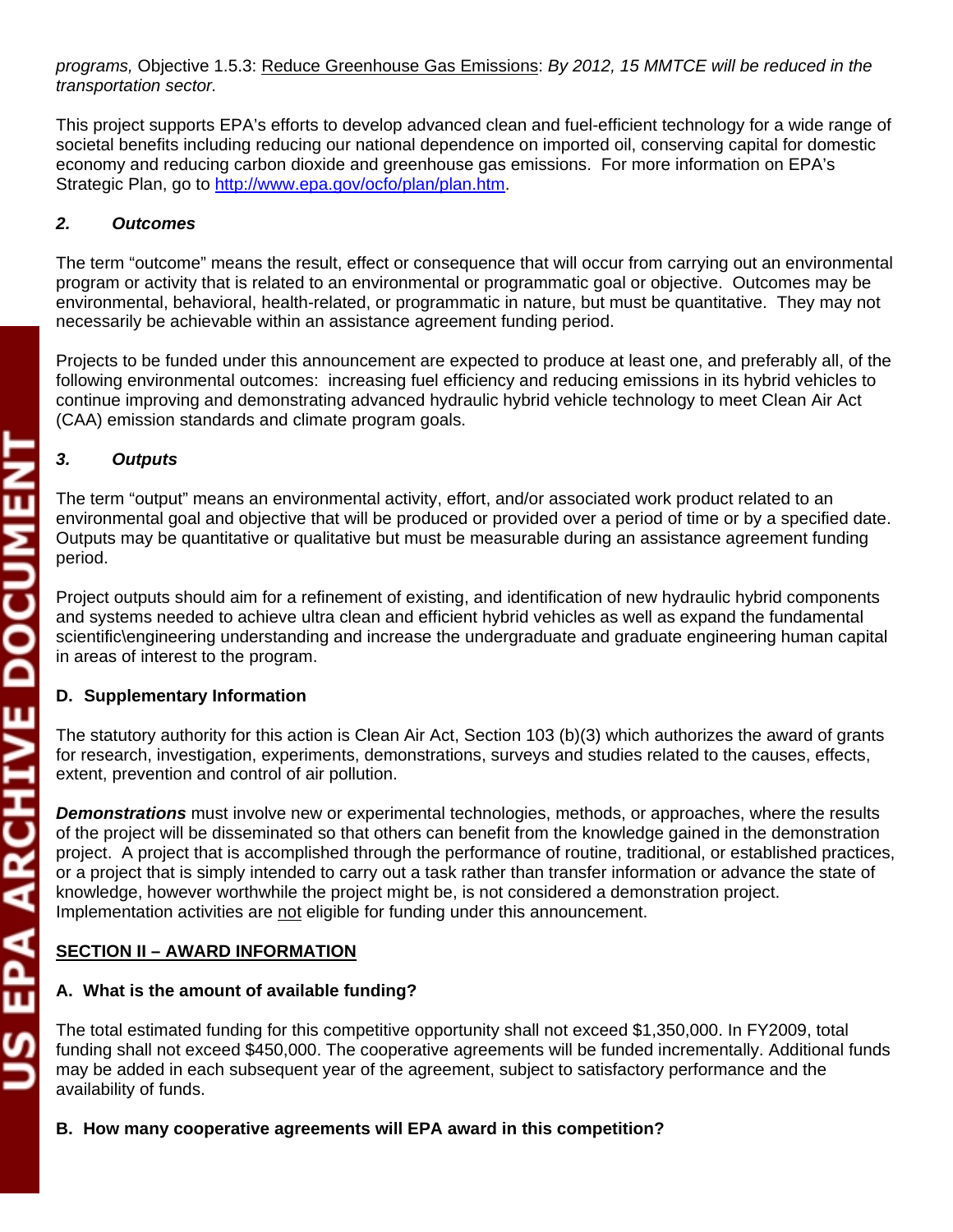EPA anticipates award of approximately two to five cooperative agreements, whose total value shall not exceed \$1,350,000, subject to the availability of funds and quality of evaluated applications. In addition, EPA reserves the right to make additional awards under this announcement, consistent with Agency policy, if additional funding becomes available after the original selections. Any additional selections for awards will be made no later than six months from the date of original selection date.

# **C. Funding Type**

The funding for selected projects will be in the form of a cooperative agreement. Cooperative agreements permit substantial involvement between the EPA Project Officer and the selected applicants in the performance of the work supported. Although EPA will negotiate precise terms and conditions relating to substantial involvement as part of the award process, the anticipated substantial Federal involvement for this project will be:

- 1. close monitoring of the successful applicant's performance to verify the results proposed by the applicant;
- 2. collaboration during performance of the scope of work;
- 3. quarterly technical discussions to determine if the best direction and sources of information on the latest efficient technologies are being utilized;
- 4. in accordance with 40 CFR 31.36(g), review of proposed procurement;
- 5. approving qualifications of key personnel (EPA will not select employees or contractors employed by the award recipient);
- 6. review and comment on reports prepared under the cooperative agreement (the final decision on the content of reports rests with the recipient)

# **D. What is the project period for awards resulting from this solicitation?**

The estimated project period for awards resulting from this solicitation is August 1, 2009 through July 31, 2012. All projects must be completed within the negotiated project performance period of one to three years.

# **SECTION III – ELIGIBILITY INFORMATION**

# **A. Eligible Entities**

In accordance with CFDA 66.034, applications will be accepted from states, local governments, territories, Indian Tribes, and possessions of the U.S., including the District of Columbia, international organizations, public and private universities and colleges, hospitals, laboratories, other public or private nonprofit institutions.

Non-profit organization, as defined by OMB Circular A-122, means any corporation, trust, association, cooperative, or other organization which: (1) is operated primarily for scientific, educational, service, charitable, or similar purposes in the public interest; (2) is not organized primarily for profit; and (3) uses its net proceeds to maintain, improve, and/or expand its operations. For this purpose, the term "non-profit organization" excludes (i) colleges and universities; (ii) hospitals; (iii) state, local, and federally-recognized Indian tribal governments; and (iv) those non-profit organizations which are excluded from coverage of this Circular in accordance with paragraph 5 of the Circular.

Non-profit organizations described in Section 501(c)(4) of the Internal Revenue Code that engage in lobbying activities as defined in Section 3 of the Lobbying Disclosure Act of 1995 are not eligible to apply.

# **B. Cost-Sharing or Matching**

Cost sharing or matching is not required as a condition of eligibility, or otherwise, for proposals selected for award.

# **C. Threshold Eligibility Criteria**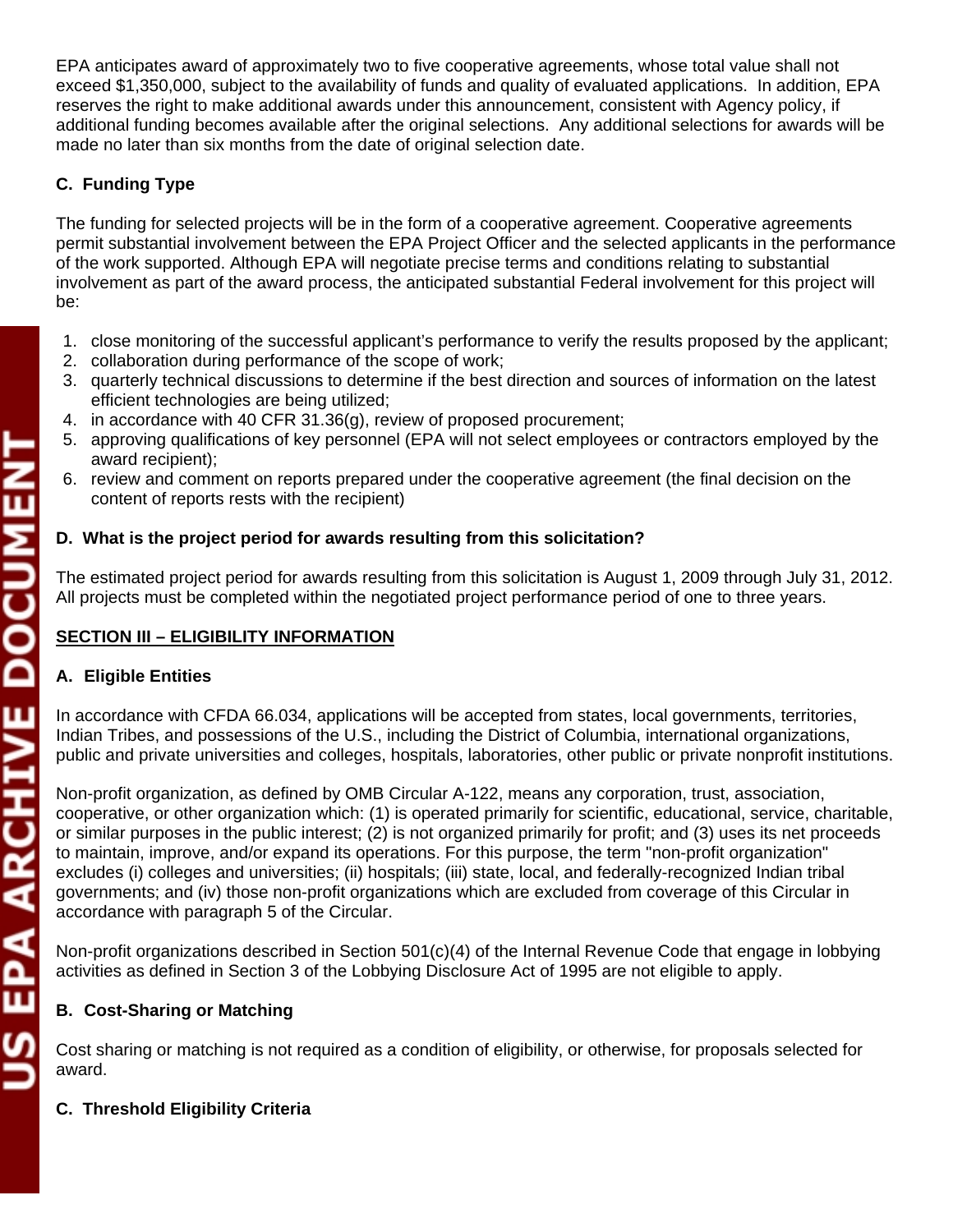These are requirements that if not met by the time of application submission will result in elimination of the application from consideration for funding. Only applications from eligible entities (see above) that meet the entire criteria will be evaluated against the ranking factors in Section V of this announcement. Applicants deemed ineligible for funding consideration as a result of the threshold eligibility review will be notified within 15 calendar days of the ineligibility determination.

1. a. Applications must substantially comply with the application submission instructions and requirements set forth in Section IV of this announcement or else they will be rejected. However, where a page limit is expressed in Section IV with respect to the application, pages in excess of the page limitation will not be reviewed.

b. In addition, applications must be received by the EPA or received through http://www.grants.gov/ as specified in Section IV of this announcement, on or before the application submission deadline published in Section IV of this announcement. Applicants are responsible for ensuring that their application reaches the designated person/office specified in Section IV of the announcement by the submission deadline.

c. Applications received after the submission deadline will be considered late and returned to the sender without further consideration unless the applicant can clearly demonstrate that it was late due to EPA mishandling or because of technical problems solely attributable to grants.gov and not the applicant. For hard copy submissions, where Section IV requires application receipt by a specific person/office by the submission deadline, receipt by an agency mailroom is not sufficient. Applicants should confirm receipt of their application with Kimberly Derksen as soon as possible after the submission deadline—failure to do so may result in your application not being reviewed.

- 2. Applications must support Goal 1: **Clean Air and Global Climate Change,** *"Protect and improve the air so it is healthy to breathe and risks to human health and the environment are reduced.* Objective 1.5: Reduce Greenhouse Gas Emissions, *By 2012, 160 million metric tons of carbon equivalent (MMTCE) of emissions*  will be reduced through EPA's voluntary climate protection programs. Objective 1.5.3: Reduce Greenhouse Gas Emissions: *By 2012, 15 MMTCE will be reduced in the transportation sector.*
- 3. Applications must address in their narrative proposals one or more of the project categories listed in Part 2 of Section I, Scope of Work of this announcement.
- 4. Applications must address in their narrative proposals a plan for establishing a merit-based selection criteria for identifying qualified graduate students to pursue research in these areas.
- 5. Recipients will be required to spend extended periods of time at NVFEL, site of the hydraulic hybrid "demonstration" vehicles and EPA's advanced engine development activities, to integrate improvements developed by the recipients for collaboration with EPA.
- 6. Hard copy applications will only be accepted by mail (via an express delivery service or by US postal mail)**.**  EPA will not accept applications submitted via fax or email.

# **SECTION IV – APPLICATION AND SUBMISSION INFORMATION**

# **A. How to Obtain Application Package**

EPA encourages applicants to obtain application materials and apply electronically through http://www.grants.gov.

http://www.epa.gov/ogd/AppKit/application.htm Applicants may also download individual grant application forms from EPA's Office of Grants and Debarment website at: http://www.epa.gov/ogd/grants/how\_to\_apply.htm or

To obtain a hard copy of materials, please send an email or written request to the Agency contact listed in Section VII of this announcement.

# **B. Mode of Application Submission**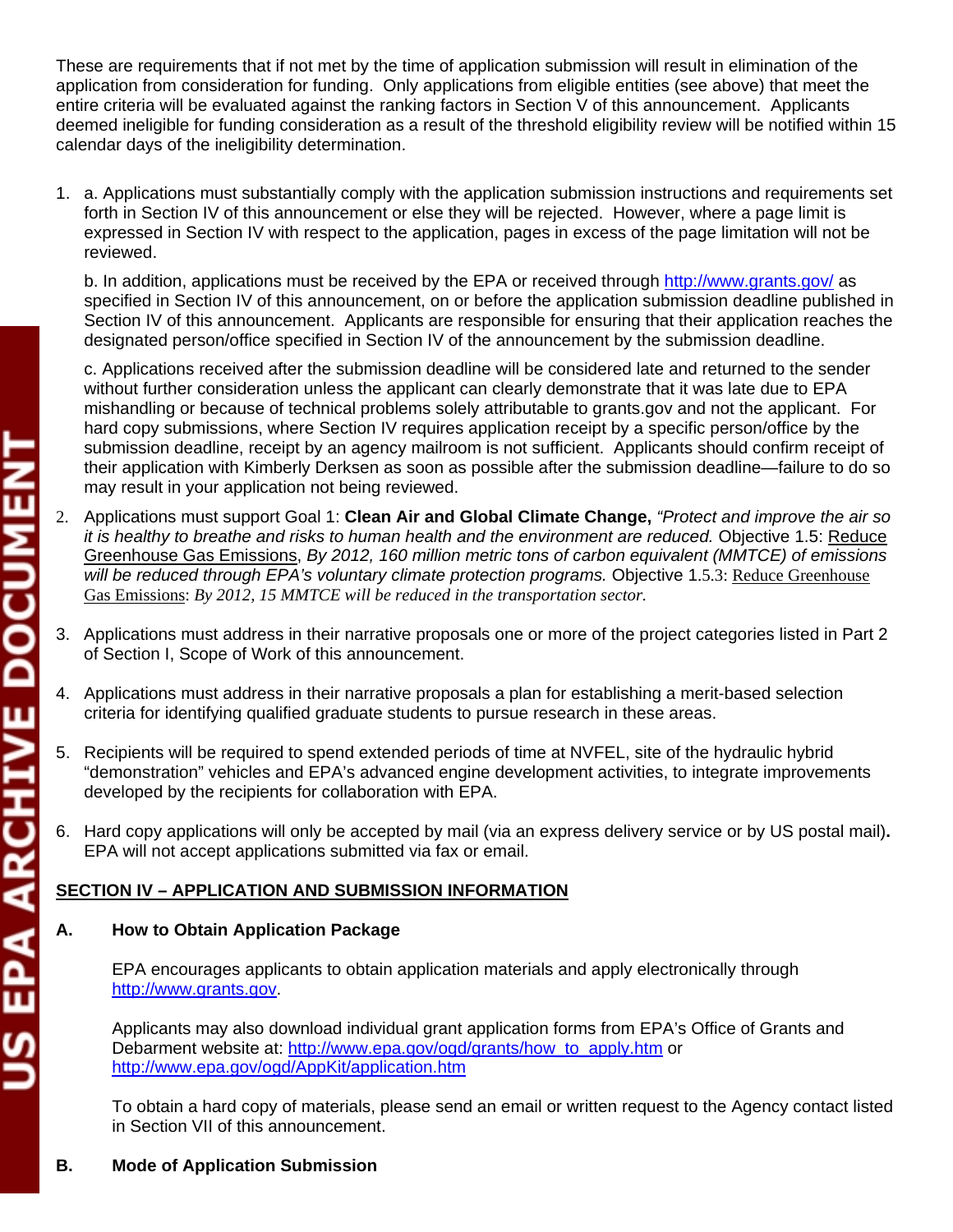Applicants have the option to submit their applications in *one of two ways*: 1) Hard copy via mail (express delivery or U.S. Postal Service), or 2) electronically via http://www.grants.gov/ . Applications will not be accepted via email or fax. All applications must be prepared, and include the information as described in Section IV.C., regardless of mode of transmission.

#### **1. Hard Copy Submission**

Please provide two hard copy application packages (one original) including signed and completed SF 424 and SF 424A forms) and four copies as described in Section IV.C below.

#### **Hard Copy via Express Delivery (FedEx, UPS, DHL, etc.) or U.S. Postal Service**

U.S. Environmental Protection Agency ATTN: Kimberly Derksen OAR/OTAQ 2565 Plymouth Rd. Ann Arbor, MI 48105

#### **Hard Copy Application Submission Deadline**

All hard copies of application packages must be received by Kimberly Derksen by December 15, 2008, 4:00 p.m., EST.

#### **2. Grants.gov Submission**

as soon as possible. Your organization's AOR (Authorized Representative) *must* submit your complete application package as described below, electronically to EPA through Grants.gov (www.grants.gov) no later than **11:59 p.m. EST on December 15, 2008.** The electronic submission of your application must be made by an official representative of your institution who is registered with Grants.gov and is authorized to sign applications for Federal assistance. For more information, go to www.grants.gov and click on "Get Registered" on the left side of the page. The r**egistration process may take a week or longer to complete***.* If not already registered, we encourage your organization to begin the registration process

To begin the application process under this grant announcement, go to www.grants.gov and click on the "Apply for Grants" tab on the left side of the page. Then click on "Apply Step 1: Download a Grant Application Package" to download the compatible Adobe viewer and obtain the application package. **To apply through grants.gov you must use Adobe Reader applications and download the compatible Adobe Reader version (Adobe Reader applications are available to download for free on the Grants.gov website. For more information on Adobe Reader please visit the Help section on grants.gov at** www.grants.gov/help/help.jsp or www.grants.gov/aboutgrants/program\_status.jsp).

use the Browse by Agency feature to find EPA opportunities). Once you have downloaded the viewer, you may retrieve the application package by entering the Funding Opportunity Number, **EPA-OAR-OTAQ-08-09**, or the CFDA number that applies to the announcement (CFDA 66.034), in the appropriate field. You may also be able to access the application package by clicking on the Application button at the top right of the synopsis page for this announcement on www.grants.gov (to find the synopsis page, go to www.grants.gov and click on the "Find Grant Opportunities" button on the left side of the page and then go to Search Opportunities and

If you have any questions regarding Grants.gov, please email the Grants.gov Contact Center at support@grants.gov or call 1-800-518-4726.

#### **Application Materials**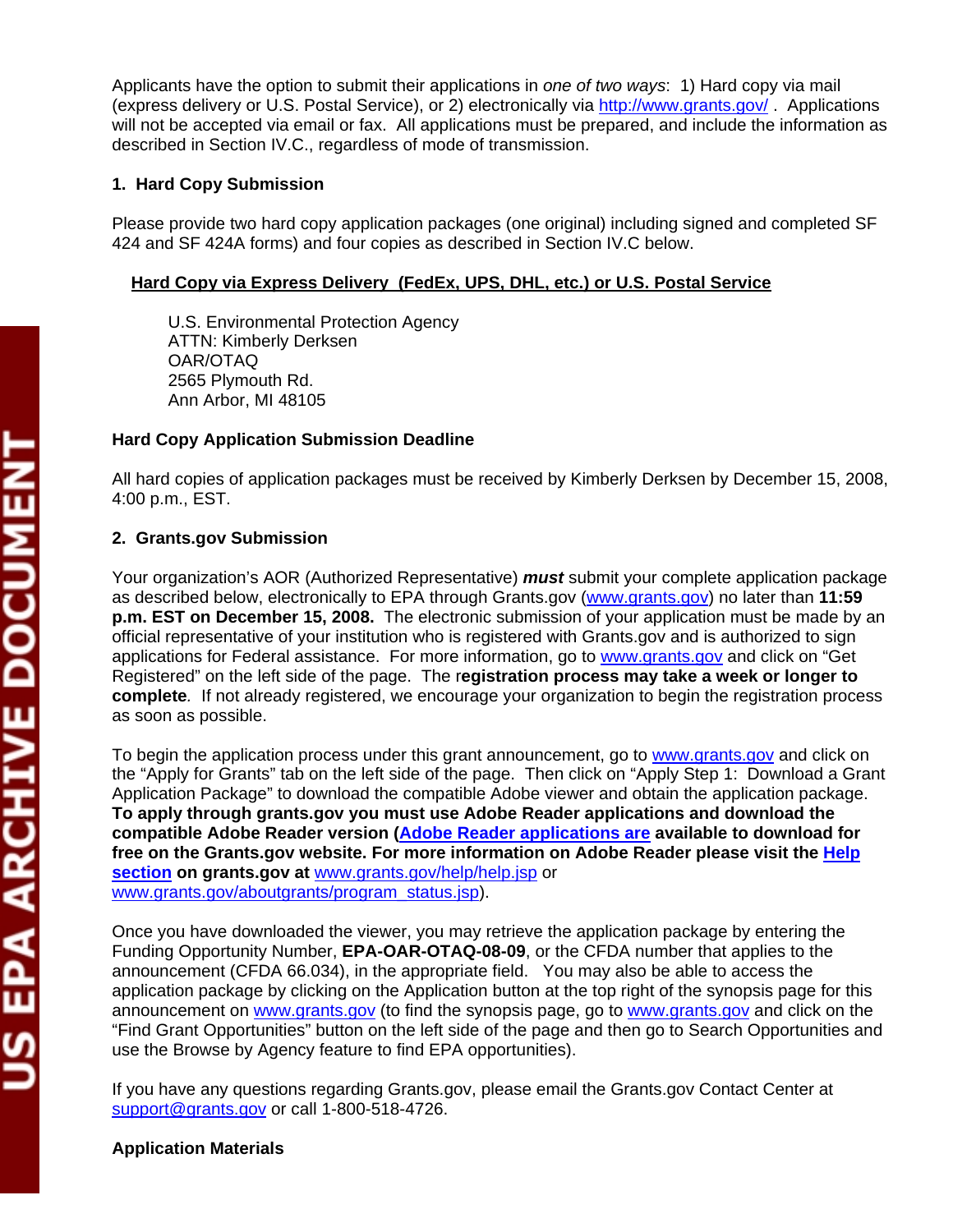An application package *must* include all Grant Application Forms (as listed below) and a comprehensive Narrative Proposal (as described in section IV.C of the announcement):

#### **Grant Application Forms**

- Standard Form 424, *Application for Federal Assistance*
- • Standard Form 424A, *Budget Information Non-Construction Programs*
- • Standard Form 424B, *Non-Construction Programs*
- • Standard Form LLL, *Pre-Award Disclosure of Lobbying Activities*
- EPA Form 4700-4, *Pre-Award Compliance Review Report for All Applicants Requesting Federal Financial Assistance*
- EPA Form 5700-54, *Key Contacts Form*

#### **Narrative Proposal**

The narrative proposal should be readable in Adobe Acrobat PDF for Windows and consolidated into a single file and be prepared in accordance with Section IV.C of the announcement.

The **Grant Application Forms** listed above listed under Application Materials should appear in the "Mandatory Documents" box on the http://www.grants.gov/ "Grant Application Package" page. Click on the appropriate forms and then click "Open Form" below the box. The fields that must be completed will be highlighted in yellow. Optional fields and completed fields will be displayed in white. If you enter an invalid response or incomplete information in a field, you will receive an error message. When you have finished filling out each form, click "Save." When you return to the electronic "Grant Application Package" page, click on the form you just completed, and then click on the box that says, "Move Form to Submission List." This action will move the document over to the box that says, "Mandatory Completed Documents for Submission."

The **Narrative Proposal**, will require attachment of electronic files. Prepare your narrative proposal as described in Section IV.C of this announcement and save the document(s) to your computer as a PDF file. When you are ready to attach your narrative proposal to the "grant application package", click on "Project Narrative Attachment Form," and open the form. Click "Add Mandatory Project Narrative File," and then attach your narrative proposal (previously saved to your computer) using the browse window that appears. You may then click "View Mandatory Project Narrative File" to view it. Enter a brief descriptive title of your project in the space beside "Mandatory Project Narrative File Filename;" the file name should be no more than 40 characters long. If there other attachments that you would like to submit to accompany your application, you may click "Add Optional Project Narrative File" and proceed as before. When you have finished attaching the necessary documents, click "Close Form." When you return to the "Grant Application Package" page, select the "Project Narrative Attachment Form" and click "Move Form to Submission List." The form should now appear in the box that says, "Mandatory Completed Documents for Submission."

Once your entire application package (signed grant application forms and a complete narrative proposal) has been saved, send it to your Authorized Representative (AOR) for submission to U.S. EPA via www.grants.gov. Please advise your AOR to close all other software programs before attempting to submit the application package through grants.gov.

In the "Application Filing Name" box, your AOR should enter your organization's name (abbreviate where possible), the fiscal year (e.g., FY09), and the grant category (e.g., Assoc Prog Supp). The filing name should not exceed 40 characters. From the "Grant Application Package" page, your AOR may submit the application package by clicking the "Submit" button that appears at the top of the page. The AOR will then be asked to verify the agency and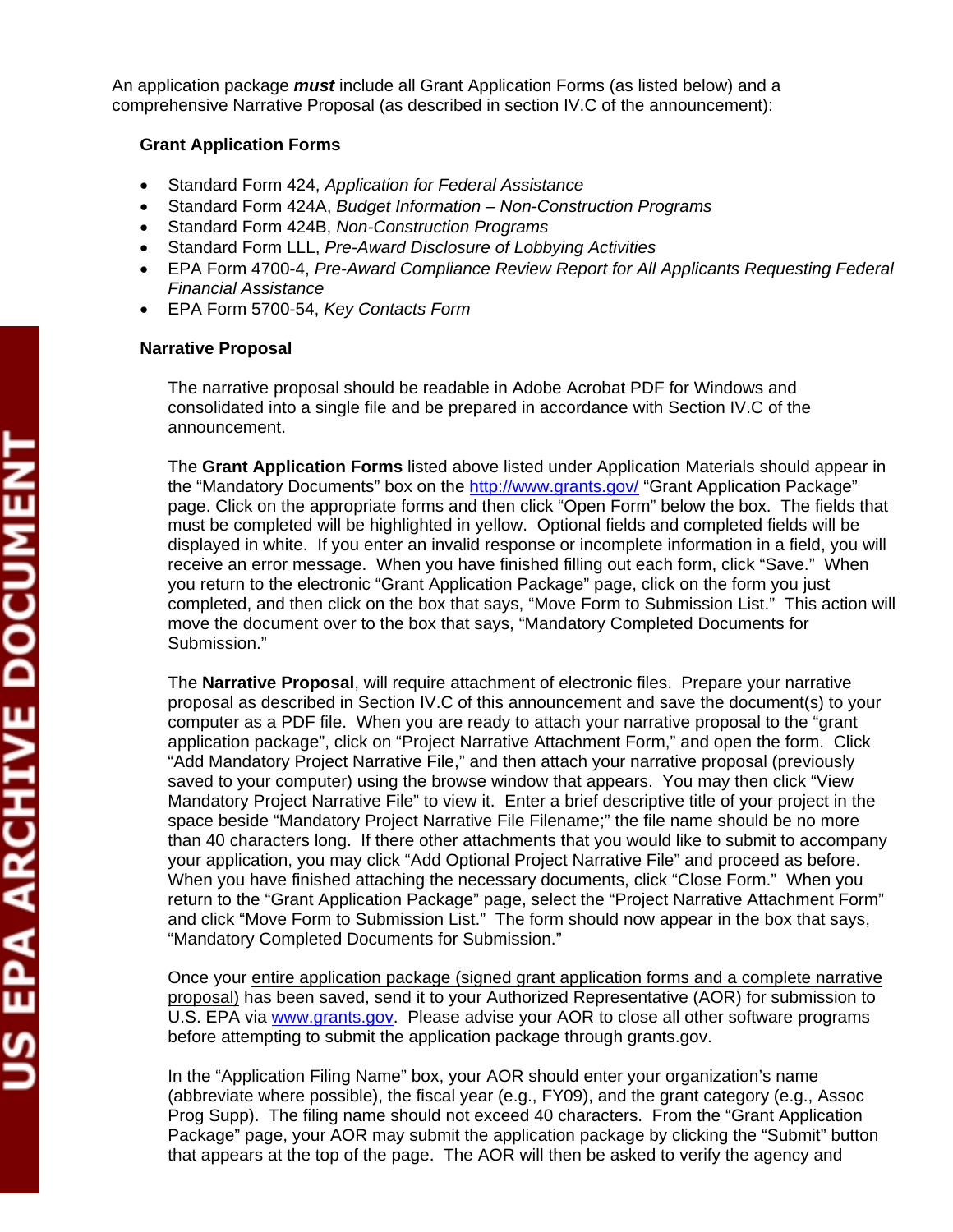funding opportunity number for which the application package is being submitted. If problems are encountered during the submission process, the AOR should reboot their computer before trying to submit the application package again. [It may be necessary to turn off the computer (not just restart it) before attempting to submit the package again.] **If the AOR continues to experience submission problems, they may contact grants.gov for assistance by phone at 1-800-518-4726** or email at www.grants.gov/help/help.jsp.

Application packages submitted via www.grants.gov will be time/date stamped electronically.

## **C. Content of Application Package Submission**

All application submissions, regardless of mode of submission, must contain completed and signed application forms, as well as a Narrative Proposal, as described below.

**Grant Application Forms.** Please be sure to include organization fax number and email address in Block 5 of the Standard Form SF 424. The forms are available at http://www.epa.gov/ogd/forms/forms.htm.

- • Standard Form 424, *Application for Federal Assistance*
- • Standard Form 424A, *Budget Information Non-Construction Programs*
- Standard Form 424B, *Non-Construction Programs*
- • Standard Form LLL, *Pre-Award Disclosure of Lobbying Activities*
- EPA Form 4700-4, *Pre-Award Compliance Review Report for All Applicants Requesting Federal Financial Assistance*
- • EPA Form 5700-54, *Key Contacts Form*

#### **Narrative Proposal**

The narrative proposal must be limited to no more than twenty-four (24) typewritten *double-spaced* 8.5 x 11 inch pages (a page is one side of paper). Pages should be consecutively numbered for ease of reading. It is recommended that applicants use a standard 12-point type with 1-inch margins. While these guidelines establish the minimum type size recommended, applicants are advised that readability is of paramount importance and should take precedence in selection of an appropriate font for use in the proposal narrative. Additional pages beyond the 24 page limit will not be considered.

- **1. Cover Page** (not counted in page limit)
	- a. Project title
	- b. Name of applicant;
	- c. List of all potential partners associated with the project;
	- d. Key personnel and contact information (i.e., e-mail address and phone number);
	- e. Total project cost and federal dollars requested; and
	- f. Abstract/project summary: Provide a brief description of the proposed project.

### **2. Narrative Proposal**

The Narrative Proposal must explicitly describe how the proposed project meets the guidelines established in Sections I-III (including the threshold eligibility criteria in Section III.C) of this announcement, and must address each of the evaluation criteria set forth in Section V.

- a. Detailed project summary, description of specific actions and methods to be undertaken and the responsible institutions, including estimated time line for each task;
- b. A selection criteria plan for selecting qualified graduate students the opportunity to conduct their program research in partnership with EPA's Ann Arbor National Laboratory.
- c. Description of the associated work products to be developed (e.g. partnership agreements, if any);
- d. An explanation of project benefits to the public;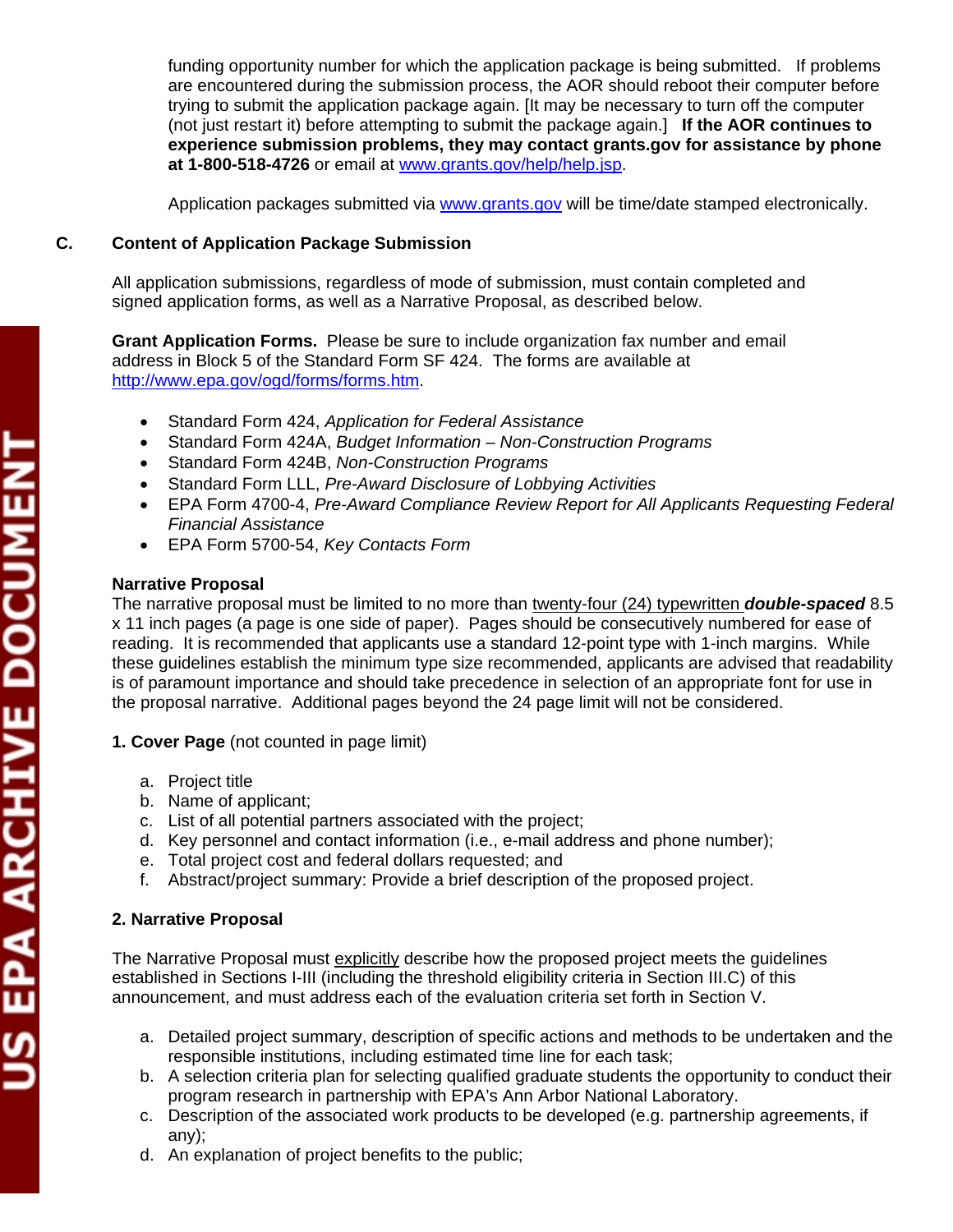- e. An explanation of how project outcomes (e.g., fuel economy and emissions benefits) will be designed for reinvestment;
- f. A detailed explanation of how project success will be evaluated; *(Refer to Section V(A), Evaluation Criteria, "Performance Measurement.")*
- g. A description of the roles of the applicant and partners, if any;
- h. Concise biographical information on key personnel identified;
- i. Description of applicant's organization and experience related to this project;
- j. Plan for timely and successful achievement of project objectives;
- k. Description of staff expertise/qualifications, staff knowledge, and resources or the ability to obtain them, to successfully achieve the goals of the project;
- l. Project Milestone schedule detailing a projected timeline for the proposed project period (up to three years for the cooperative agreement and one to three years for the subgrants). The project start date will follow acceptance of the award by the successful applicant. The timeline should show timeframes and major milestones to complete significant project tasks including, but not limited to, major annual outreach activities, release of the subgrant RFA, and the approximate time of award of the subgrants.
- m. Established Baseline for Measurement Describe what baseline will be used to determine whether the project resulted in environmental improvement (i.e., current condition).

## **3. Detailed Budget Narrative**

Provide a detailed budget and estimated funding amounts for each project component/task. Include necessary resources for students to travel and perform project research at the NVFEL in Ann Arbor, MI. Also include any travel for applicant staff to attend meetings throughout the proposed project period to promote "Excellence in Engineering through Hybrid Technology" or to increase subgrantee applications. Describe each item in sufficient detail for EPA to determine the reasonableness and allowability of costs. This section provides an opportunity for narrative description of the budget or aspects of the budget found in Standard Form 424A such as "other" and "contractual". (All subgrant funding should be located under the "other" cost category.)Total costs should include both federal and any cost share/match (non-federal) components.

Management Fees: When formulating budgets for proposals/applications, applicants must not include management fees or similar charges in excess of the direct costs and indirect costs at the rate approved by the applicants cognizant audit agency, or at the rate provided for by the terms of the agreement negotiated with EPA. The term "management fees or similar charges" refers to expenses added to the direct costs in order to accumulate and reserve funds for ongoing business expenses, unforeseen liabilities, or for other similar costs that are not allowable under EPA assistance agreements. Management fees or similar charges may not be used to improve or expand the project funded under this agreement, except to the extent authorized as a direct cost of carrying out the scope of work.

#### **negotiated with a federal cognizant agency. \*Selected applicant(s) will need to submit a copy of their current indirect cost rate that has been**

### **4. Environmental Results—Outcomes and Outputs**

Identify the expected quantitative and qualitative outcomes and environmental improvements to be accomplished as a result of this project **(See Section I)**, including what measurements will be used to track your progress towards achieving the outcomes and how the results of the project will be evaluated.

Identify the expected project outputs (products/results) which are expected to be achieved from accomplishment of the project and an approach for measuring and tracking your progress toward achieving the expected project output(s)

# **5. Past Performance**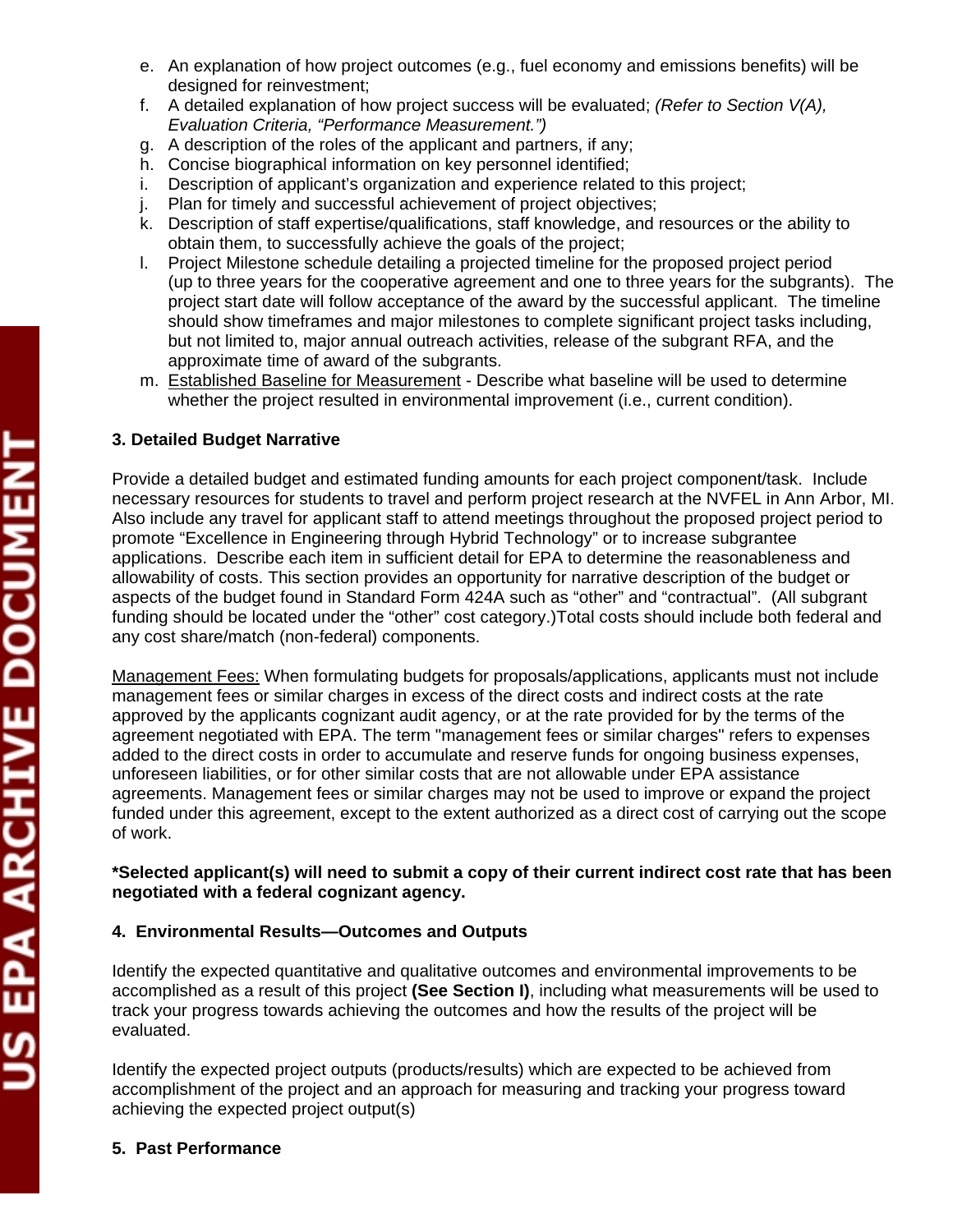**I. Programmatic Capability:** Submit a list of federally funded assistance agreements **(assistance agreements include Federal grants and cooperative agreements but not Federal contracts)** similar in size, scope and relevance to the proposed project that your organization performed within the last three years (no more than 5, and preferably EPA agreements) and describe (i) whether, and how, you were able to successfully complete and manage those agreements and (ii) your history of meeting the reporting requirements under those agreements including submitting acceptable final technical reports.

\*In evaluating applicants under these factors in Section V, EPA will consider the information provided by the applicant and may also consider relevant information from other sources, including information from EPA files and from current and prior Federal agency grantors (e.g., to verify and/or supplement the information provided by the applicant). If you do not have any relevant or available past performance or reporting information, please indicate this in the narrative proposal and you will receive a neutral score for these factors under Section V. If you do not provide any response for these items, you may receive a score of 0 for these factors.

**II. Reporting on Environmental Results--Outcomes and Outputs:** Submit a list of federally funded assistance agreements **(assistance agreements include Federal grants and cooperative agreements but not Federal contracts)** that your organization performed within the last three years (no more than 5, and preferably EPA agreements**),** and describe how you documented and/or reported on whether you were making progress towards achieving the expected results (e.g., outputs and outcomes) under those agreements. If you were not making progress, please indicate whether, and how, you documented why not.

\*In evaluating applicants under this factor in Section V, EPA will consider the information provided by the applicant and may also consider relevant information from other sources, including information from EPA files and from current and prior Federal agency grantors (e.g., to verify and/or supplement the information provided by the applicant). If you do not have any relevant or available environmental results past performance information, please indicate this in the narrative proposal and you will receive a neutral score for this factor under Section V. If you do not provide any response for these items, you may receive a score of 0 for these factors.

#### **D. Can funding be used for the applicant to make subawards, acquire contract services, or fund partnerships?**

Funding may be used to provide subgrants or subawards of financial assistance, which includes using subawards or subgrants to fund partnerships, provided the recipient complies with applicable requirements for subawards or subgrants including those contained in 40 CFR Part 30 or 31, as appropriate. Applicants must compete contracts for services and products, including consultant contracts, and conduct cost and price analyses, to the extent required by the procurement provisions of the regulations at 40 CFR Part 30 or 31, as appropriate. The regulations also contain limitations on consultant compensation. Applicants are not required to identify subawardees/subgrantees and/or contractors (including consultants) in their proposal. However, if they do, the fact that an applicant selected for award has named a specific subawardee/subgrantee, contractor, or consultant in the proposal EPA selects for funding does not relieve the applicant of its obligations to comply with subaward/subgrant and/or competitive procurement requirements as appropriate. Please note that applicants may not award sole source contracts to consulting, engineering or other firms assisting applicants with the proposal solely based on the firm's role in preparing the proposal.

Successful applicants cannot use subgrants or subawards to avoid requirements in EPA grant regulations for competitive procurement by using these instruments to acquire commercial services or products from for-profit organizations to carry out its assistance agreement. The nature of the transaction between the recipient and the subawardee or subgrantee must be consistent with the standards for distinguishing between vendor transactions and subrecipient assistance under Subpart B Section .210 of OMB Circular A-133, and the definitions of subaward at 40 CFR 30.2(ff) or subgrant at 40 CFR 31.3, as applicable. EPA will not be a party to these transactions. Applicants acquiring commercial goods or services must comply with the competitive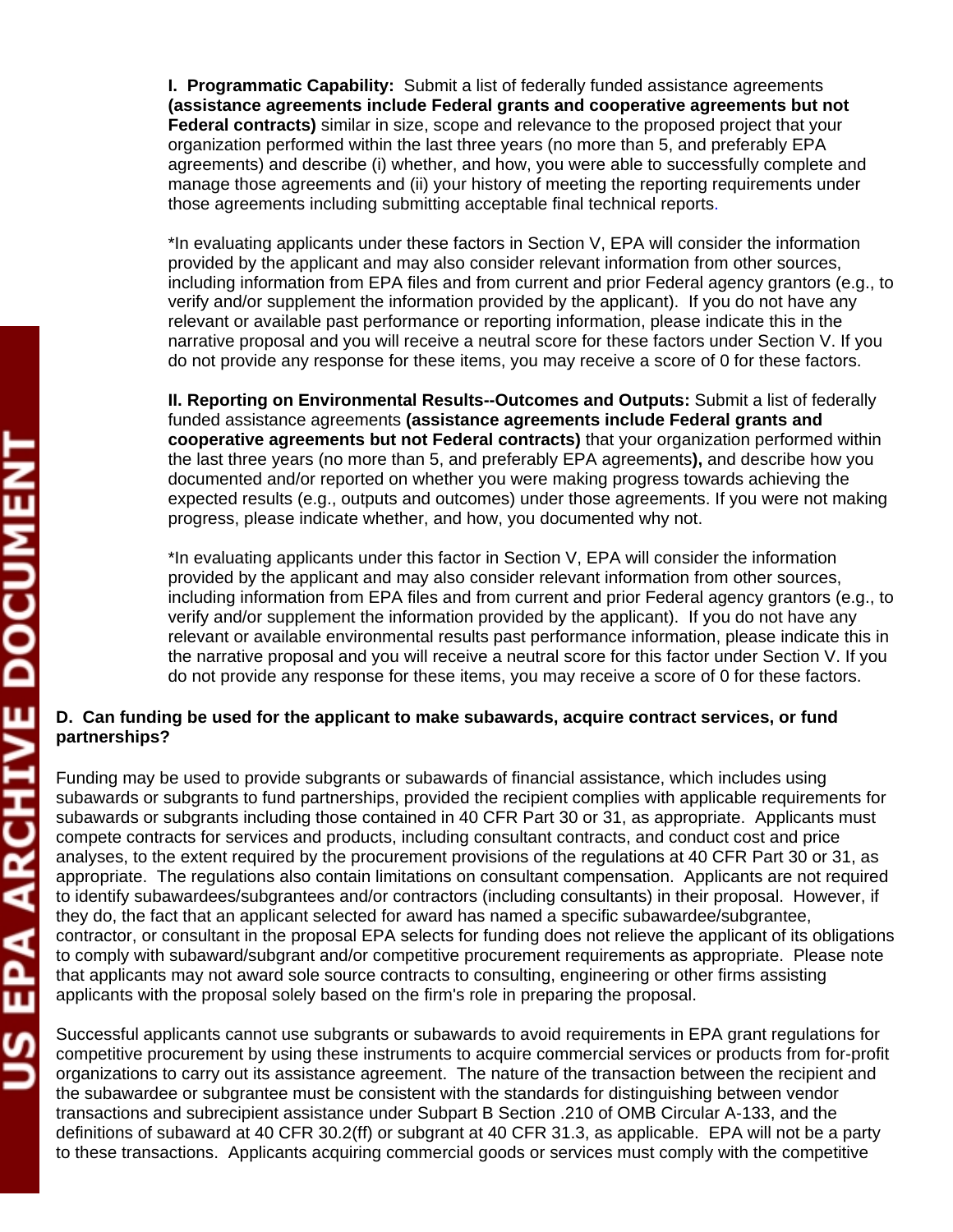procurement standards in 40 CFR Part 30 or 40 CFR 31.36 and cannot use a subaward/subgrant as the funding mechanism.

#### **E. How will an applicant's proposed subawardees/subgrantees and contractors be considered during the evaluation process described in Section V of the announcement?**

appropriate and relevant, the qualifications, expertise, and experience of: Section V of the announcement describes the evaluation criteria and evaluation process that will be used by EPA to make selections under this announcement. During this evaluation, except for those criteria that relate to the applicant's own qualifications, past performance, and reporting history, the review panel will consider, if

(i) an applicant's named subawardees/subgrantees identified in the proposal/application if the applicant demonstrates in the proposal/application that if it receives an award that the subaward/subgrant will be properly awarded consistent with the applicable regulations in 40 CFR Parts 30 or 31. For example, applicants must not use subawards/subgrants to obtain commercial services or products from for profit firms or individual consultants.

(ii) an applicant's named contractor(s), including consultants, identified in the proposal/application if the applicant demonstrates in its proposal/application that the contractor(s) was selected in compliance with the competitive Procurement Standards in 40 CFR Part 30 or 40 CFR 31.36 as appropriate. For example, an applicant must demonstrate that it selected the contractor(s) competitively or that a proper non-competitive sole-source award consistent with the regulations will be made to the contractor(s), that efforts were made to provide small and disadvantaged businesses with opportunities to compete, and that some form of cost or price analysis was conducted. EPA may not accept sole source justifications for contracts for services or products that are otherwise readily available in the commercial marketplace.

EPA will not consider the qualifications, experience, and expertise of named subawardees/subgrantees and/or named contractor(s) during the proposal/application evaluation process unless the applicant complies with these requirements.

### **F. Submission Dates and Times**

- 1. To allow for efficient management of the competitive process, EPA requests eligible entities submit an informal notice of **"Intent to Apply"** by **November 21, 2008**, to the agency contact identified under *Section VII, Agency Contact.* Submission of an "Intent to Apply" is optional; it is a process management tool that will allow EPA to better anticipate the total staff time required for efficient review, evaluation, and selection of submitted proposals. Eligible entities not submitting an "Intent to Apply" are still eligible to apply by the closing date and time. The written notice of "Intent to Apply" may be submitted via electronic mail to derksen.kimberly@epa.gov. Please provide the name of your organization, a point of contact, phone number, email address, and the title of your project.
- 2. Completed **Application submissions sent by hard copy with CD** must be received by the Agency Contact identified in Section IV.B.1 by **4:00 PM EST on December 15, 2008**. Applications submitted electronically via Grants.gov, http://www.grants.gov/, must be submitted by 11:59 P.M December 15, **2008**. Applications received after the closing date and time will not be considered for funding.

### **G. Confidential Business Information**

In accordance with 40 CFR 2.203, applicants may claim all or a portion of their application package as confidential business information. EPA will evaluate confidential claims in accordance with 40 CFR Part 2. Applicants must clearly mark applications or portions of applications they claim as confidential. If no claim of confidentiality is made, EPA is not required to make the inquiry to the applicant otherwise required by 40 CFR 2.204 (c) (2) prior to disclosure. Note that under Public Law No. 105-277, data produced under an award is subject to the Freedom of Information Act.

### **H. Pre-Application Assistance and Communications**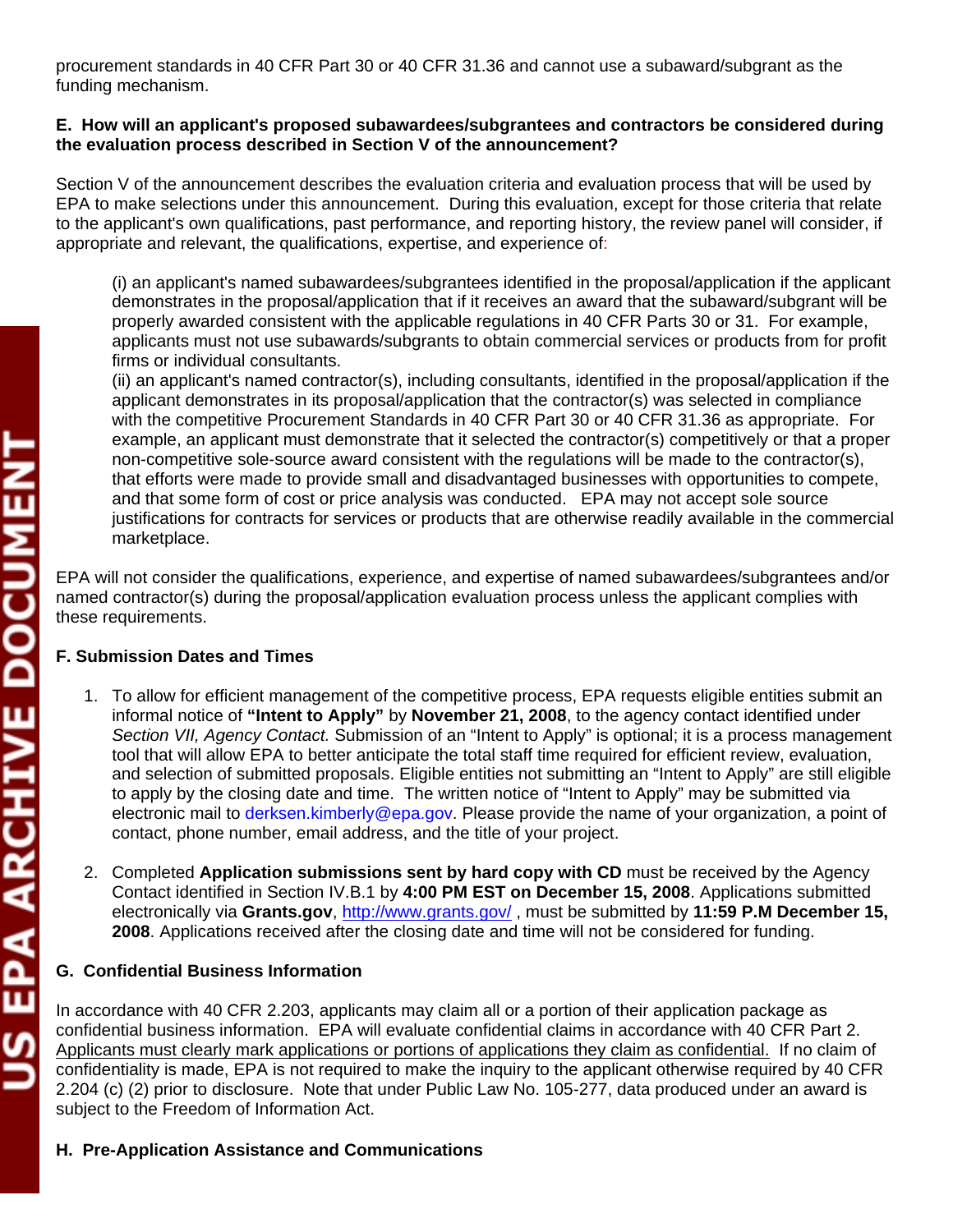In accordance with EPA's Assistance Agreement Competition Policy (EPA Order 5700.5A1), EPA staff will not meet with individual applicants to discuss draft application packages, provide informal comments on draft narrative proposals, or provide advice to applicants on how to respond to ranking criteria. Applicants are responsible for the contents of their applications. However, EPA will respond to questions in writing from individual applicants regarding threshold eligibility criteria, administrative issues related to the submission of the application, and requests for clarification about the announcement.

# **SECTION V – APPLICATION REVIEW INFORMATION**

# **A. Evaluation Criteria**

Only eligible entities whose application(s) meet the threshold criteria in Section III of this announcement will be reviewed according to the evaluation criteria set forth below. Applicants that directly and explicitly address the evaluation criteria below will have a greater likelihood of being selected for award. Each application will be rated under a points system, with a total of 100 points possible.

| <b>Criteria</b>                                                                                                                                                                                                                                               | <b>Maximum Points</b><br><b>Per Criterion</b> |
|---------------------------------------------------------------------------------------------------------------------------------------------------------------------------------------------------------------------------------------------------------------|-----------------------------------------------|
| 1. Project Summary/Approach: Under this criterion, the Agency will evaluate the<br>following factors: (i) (10 pts) the extent and quality to which the narrative proposal<br>includes a well-conceived strategy for project collaboration with EPA to further | 20                                            |
| optimize Hydraulic Hybrid Vehicle (HHV) technology in expanding the fundamental                                                                                                                                                                               |                                               |
| scientific\engineering understanding and increasing the graduate engineering<br>technology projects while addressing all the requirements in Section I, Part B                                                                                                |                                               |
| (Scope of Work) and Part C (EPA Strategic Plan Linkage and Anticipated                                                                                                                                                                                        |                                               |
| <b>Outcomes/Outputs), (ii) (5 pts)</b> the extent and quality to which the proposal's<br>goals are realistic and will be actually implemented by project end, (iii) (5 pts)                                                                                   |                                               |
| whether the proposal sets forth a reasonable time schedule for the execution of the                                                                                                                                                                           |                                               |
| tasks associated with the project(s).<br>2. Environmental Results-Outcomes and Outputs: Under this criterion, the                                                                                                                                             | 15                                            |
| Agency will evaluate the effectiveness of the applicant's, (i) (10 pts) plan for                                                                                                                                                                              |                                               |
| tracking and measuring its progress toward achieving expected project outputs and<br>outcomes, including those identified in Section I of this announcement, and (ii) (5                                                                                      |                                               |
| pts) a description of design concept(s) for improving vehicle fuel economy and                                                                                                                                                                                |                                               |
| reducing gas emissions with planning of the process to produce data/results<br>demonstrating the effectiveness of the design concept(s).                                                                                                                      |                                               |
| 3. Programmatic Capability and Reporting on Environmental Results: Under                                                                                                                                                                                      | 25                                            |
| this criterion, the Agency will evaluate the applicant's technical ability to                                                                                                                                                                                 |                                               |
| successfully complete and manage the proposed project taking into account the<br>applicants: (i) (9 pts) past performance in successfully completing and managing                                                                                             |                                               |
| federally funded assistance agreements (assistance agreements include Federal                                                                                                                                                                                 |                                               |
| grants and cooperative agreements but not Federal contracts) similar in size,                                                                                                                                                                                 |                                               |
| scope, and relevance to the proposed project performed within the last 3 years, (ii)<br>(8 pts) history of meeting reporting requirements on federally funded assistance                                                                                      |                                               |
| agreements (assistance agreements include Federal grants and cooperative                                                                                                                                                                                      |                                               |
| agreements but not Federal contracts) similar in size, scope, and relevance to                                                                                                                                                                                |                                               |
| the proposed project performed within the last 3 years and submitting acceptable                                                                                                                                                                              |                                               |
| final technical reports under those agreements, and (iii) (8 pts) past performance in<br>documenting and/or reporting on progress towards achieving the expected                                                                                              |                                               |
| outcomes and outputs (e.g., results) under federally funded assistance agreements                                                                                                                                                                             |                                               |
| (assistance agreements include Federal grants and cooperative agreements                                                                                                                                                                                      |                                               |
| but not Federal contracts) similar in size, scope and relevance to the proposed                                                                                                                                                                               |                                               |
| project within the last 3 years; and, if such progress was not made whether the<br>documentation and/or reports satisfactorily explained why not.                                                                                                             |                                               |
| NOTE: In evaluating applicants under this criterion, the Agency will consider the<br>information provided by the applicant and may also consider relevant information                                                                                         |                                               |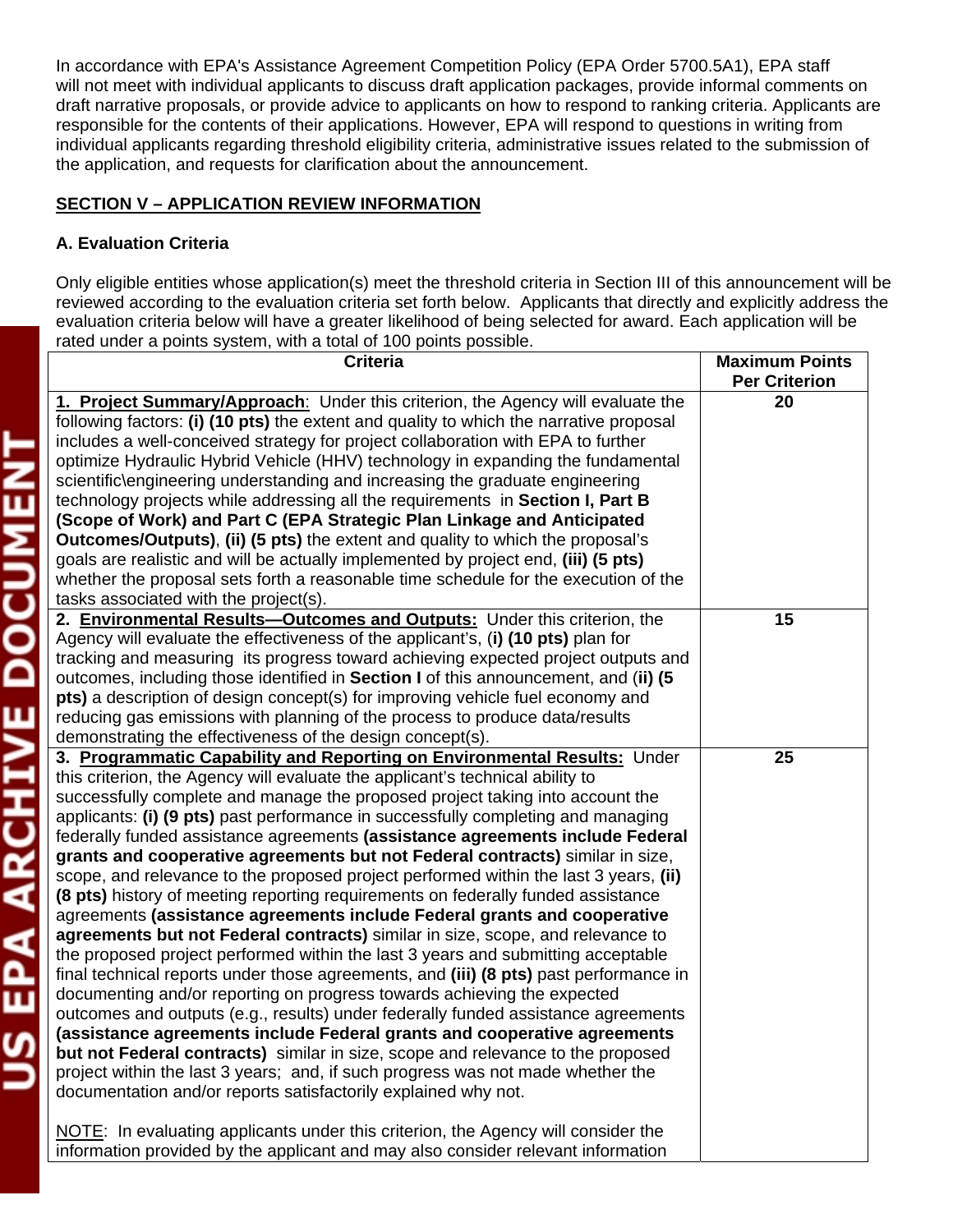| from other sources including agency files and prior/current grantors (e.g., to verify<br>and/or supplement the information supplied by the applicant). Applicants with no<br>relevant or available past performance or reporting history will receive a neutral<br>score for those elements under this criterion. A neutral score is half of the total<br>points available in a subset of possible points. If you do not provide any response                                                                                                                                                                                                            |    |
|----------------------------------------------------------------------------------------------------------------------------------------------------------------------------------------------------------------------------------------------------------------------------------------------------------------------------------------------------------------------------------------------------------------------------------------------------------------------------------------------------------------------------------------------------------------------------------------------------------------------------------------------------------|----|
| for these items, you may receive a score of 0 for these factors.                                                                                                                                                                                                                                                                                                                                                                                                                                                                                                                                                                                         |    |
| 4. Staff Expertise/Qualifications: Under this criterion, the Agency will evaluate<br>the (i) (5 pts) description of staff expertise/qualifications and extent in managing<br>similar programs, staff knowledge, and resources or the ability to obtain them, to<br>successfully achieve the goals of the proposed project, (ii) (5 pts) description of the<br>applicant's organization and experience relating to the proposed project, (iii) (5 pts)<br>and applicant's selection criteria plan for selecting qualified graduate students the<br>opportunity to conduct their program research in partnership with the EPA's NVFEL<br>in Ann Arbor, MI. | 15 |
| 5. Budget/Resources: Under this criterion, the Agency will consider whether the<br>budget is clearly stated, detailed, and appropriate to achieve the project's objectives<br>(i) (5 pts) Whether the proposed project budget is appropriate to accomplish the<br>proposed goals, objectives, and measurable environmental outcomes, (ii) (5 pts)<br>whether the budget provides an approximation of the percentage of the budget<br>designated for each major activity, and (iii) (5 pts) whether the budget provides<br>resources available for students to travel and perform project research at the<br>NVFEL in Ann Arbor, MI.                      | 15 |
| 6. Location: Under this criterion, the Agency will evaluate the following factor: (i)<br>(10 pts) the extent to which the applicant's physical location will affect its ability to<br>successfully achieve the objectives of this announcement, specifically spending<br>extended periods of time at NVFEL, site of the hydraulic hybrid "demonstration"<br>vehicles and EPA's advanced engine development activities, as described in<br>Section I.                                                                                                                                                                                                     | 10 |

# **B. Other Factors**

EPA reserves the right to make award decisions based on factors that help ensure geographic equity and demonstration of a variety of technical approaches. In addition, EPA reserves the right to make additional awards under this announcement, consistent with Agency policy, if additional funding becomes available after the original selections. Any additional selections for awards will be made no later than six months from the date of original selection date. Once final decisions have been made, a funding recommendation will be developed and forwarded to the EPA Award Official.

# **C. Review and Selection Process**

Applications will first be evaluated against threshold factors listed in Section III. Each application which meet all the threshold factors will be evaluated by a team chosen to address the range of activities associated with hydraulic hybrid vehicle technology developments and air quality. Each application will be given a numerical score and will be rank-ordered according to the numerical score.

Preliminary funding recommendations will be provided to a Selection Committee based on this ranking. The highest numerically-ranked proposal(s) (subject to the quality of proposals, availability of funds, and consideration of *Section V(B), Other Factors*) will be recommended for award.

# **SECTION VI – AWARD ADMINISTRATION INFORMATION**

# **A. Award Notices**

Following final selections, EPA anticipates notification of successful and unsuccessful applicants by January 15, 2009. This notice will not be an authorization to begin performance. The EPA Grant Award Officer is the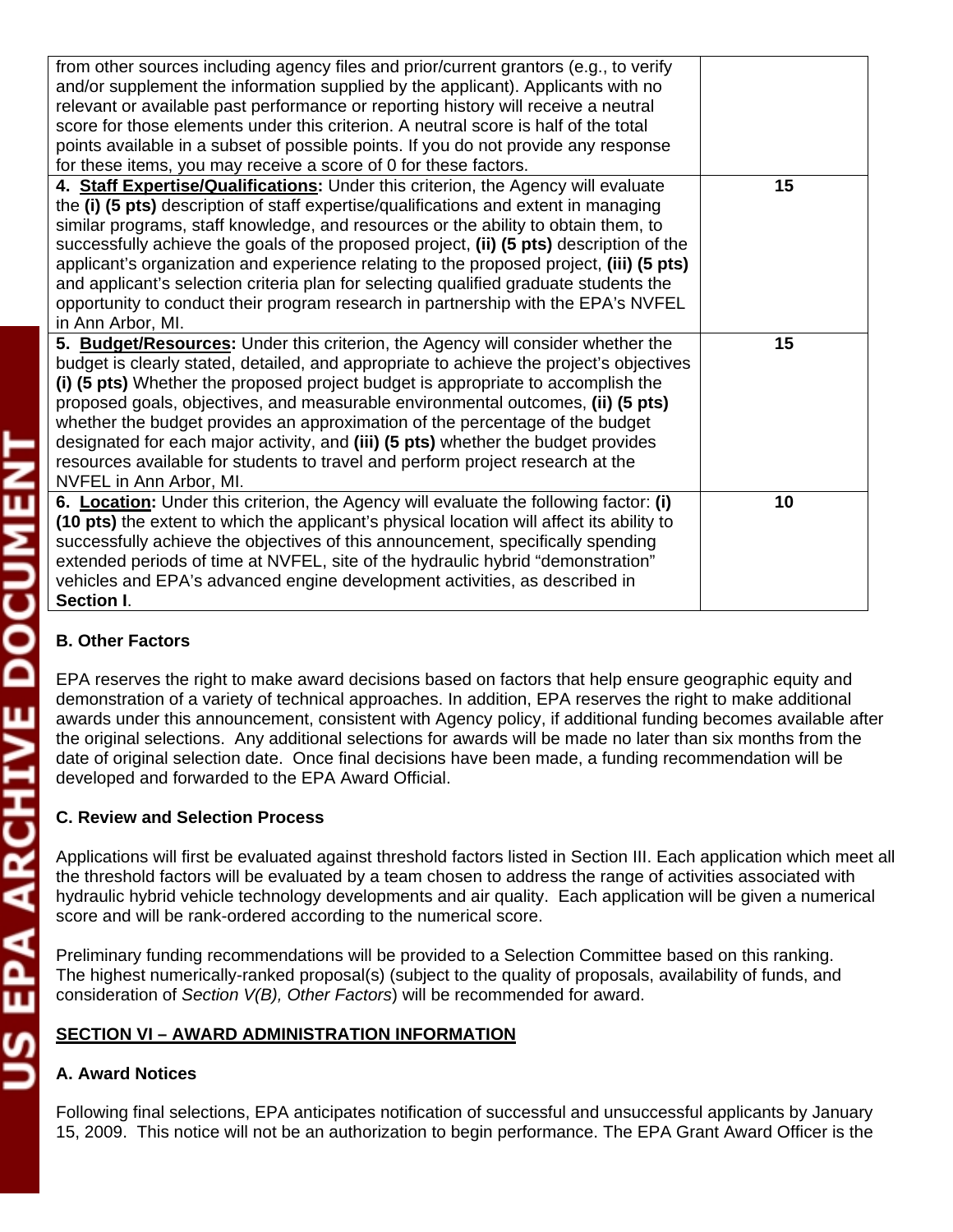only official that can bind the Agency to the expenditure of funds for selected projects resulting from this announcement.

EPA reserves the right to negotiate and/or adjust the final grant amount and workplan prior to award, as appropriate and consistent with Agency policy, including EPA's Competition Policy (EPA Order 5700.5A1). An approvable final workplan is required to include:

- 1. Workplan components to be funded under the assistance agreement;
- 2. Estimated work years and the estimated funding amounts for each workplan component;
- 3. Workplan commitments for each workplan component and a timeframe for their accomplishment;
- 4. Performance evaluation process and reporting schedule; and
- 5. Roles and responsibilities of the recipient and EPA (for cooperative agreements only) in carrying out the workplan commitments.

In addition, the successful applicant and their partners will be required to certify that they have not been Debarred or Suspended from participation in federal assistance awards in accordance with 40 CFR Part 32.

# **B. Administrative and National Policy Requirements**

A listing and description of general EPA Regulations applicable to the award of assistance agreements may be viewed at: http://www.epa.gov/ogd/AppKit/applicable\_epa\_regulations\_and\_description.htm.

Executive Order 12372, Intergovernmental Review of Federal Programs may be applicable to awards, resulting from this announcement. Applicants selected for funding may be required to provide a copy of their application to their [State Point of Contact](http://www.whitehouse.gov/omb/grants/spoc.html) (SPOC) for review, pursuant to Executive Order 12372, Intergovernmental Review of Federal Programs. This review is not required with the Initial Application and not all states require such a review.

# **C. DUNS Number**

All applicants **are required** to provide a Dun and Bradstreet (D&B) Data Universal Numbering System (DUNS) number when applying for a Federal grant or cooperative agreement. Applicants can receive a DUNS number, at no cost, by calling the dedicated toll-free DUNS Number request line at 1-866-705-5711, or visiting the D&B website at: http://www.dnb.com.

# **D. Reporting Requirement**

Submittal of quarterly progress reports to the EPA Project Officer within thirty days after each reporting period will be required. These reports shall cover work status, work progress, difficulties encountered, preliminary data results and a statement of activity anticipated during the subsequent reporting period, including a description of equipment, techniques, and materials to be used or evaluated. A discussion of expenditures along with a comparison of the percentage of the project completed to the project schedule and an explanation of significant discrepancies shall be included in the report. The report shall also include any changes of key personnel concerned with the project. A detailed final technical report will be required and shall be completed within 90 calendar days of the completion of the period of performance.

# **E. Disputes**

Assistant agreement competition-related disputes will be resolved in accordance with the dispute resolution procedures published in 70 FR (Federal Register) 3629, 3630 (January 26, 2005) located on the web at: http://frwebgate.access.gpo.gov/cgi-bin/getpage.cgi?position=all&page=3629&dbname=2005\_register

# **F. Non-profit Administrative Capability**